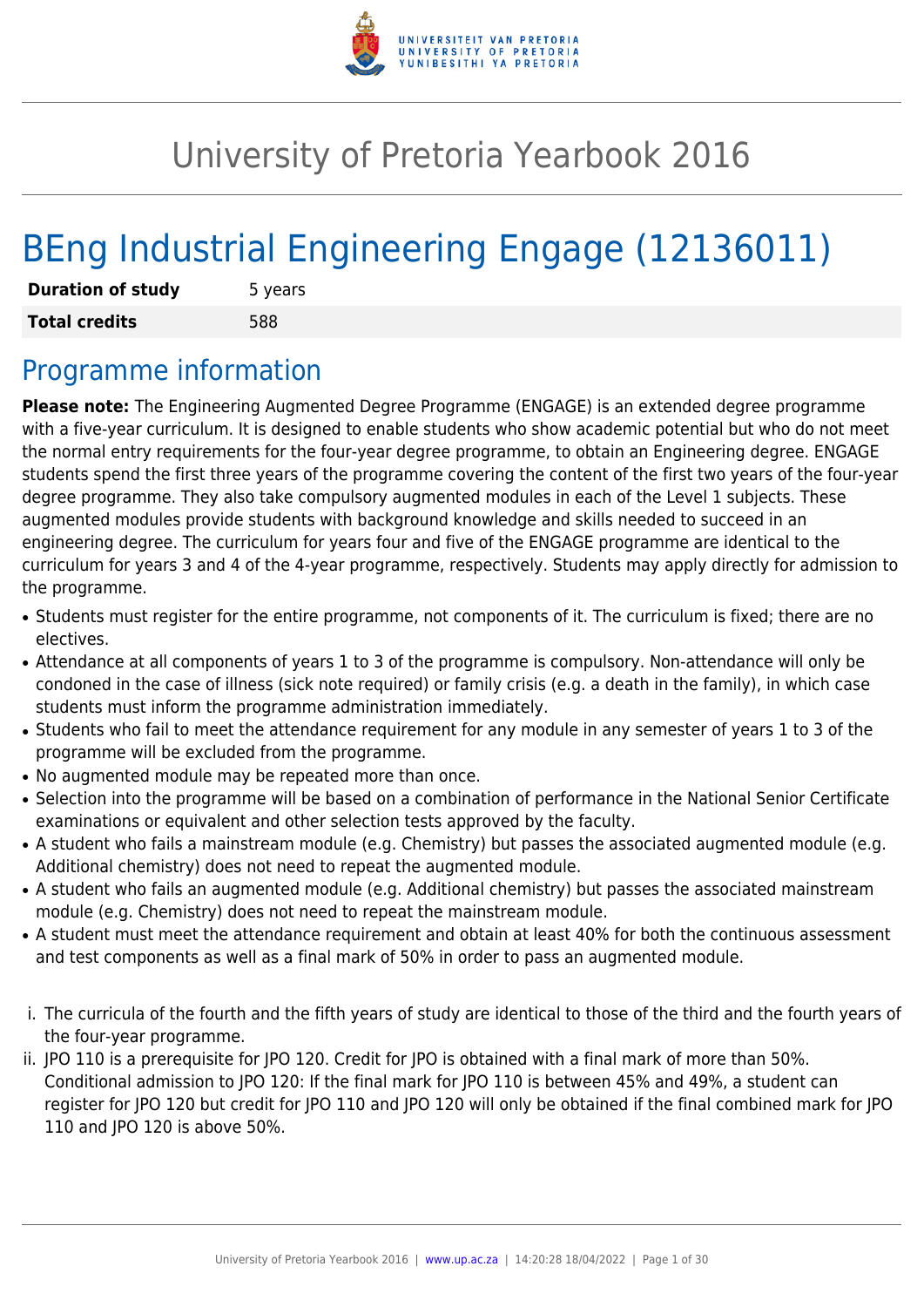

**Please note:** All students will be required to successfully complete JCP 203, Community-based project 203, as part of the requirements for the BEng degree. A student may register for the module during any of the years of study of the programme, but preferably not during the first or the final year of study.

# Promotion to next study year

# **Promotion to the second semester of the first year and to the second year of study (Eng. 14)**

- a. A new first-year student who has failed in all the prescribed modules of the programme at the end of the first semester, is excluded from studies in the School of Engineering. A student who is registered for the Engineering Augmented Degree Programme and has passed only 8 credits will also be excluded.
- b. A student who complies with all the requirements of the first year of study, is promoted to the second year of study.
- c. A student who has not passed at least 70% of the credits of the first year of study after the November examinations, must reapply for admission should he/she intend to proceed with his/her studies. Application on the prescribed form must be submitted to the Student Administration of the School of Engineering not later than 11 January. Late applications will be accepted only in exceptional circumstances after approval by the Dean. Should first-year students be readmitted, conditions of readmission will be determined by the Admissions Committee.
- d. Students who have not passed all the prescribed modules at first year level (level 100), as well as students who are readmitted in terms of Faculty Regulations must register for the outstanding first-year level (level-100) modules.
- e. A student who is repeating his or her first year, may, on recommendation of the relevant heads of department and with the approval of the Dean, be permitted to enroll for modules of the second-year of study in addition to the first-year modules which he or she failed, providing that he or she complies with the prerequisites for the second-year modules and no timetable clashes occur. Students on the ENGAGE programme may, following the same procedure, be permitted to enrol for level-200 modules in addition to the level-100 modules which he/she failed providing that he/she complies with the prerequisites for the modules at 200-level and no timetable clashes occur. On recommendation of the relevant head of department and with special permission from the Dean, permission may be granted to exceed the prescribed number of credits. The total number of credits which may be approved may not exceed the normal number of credits per semester by more than 16 credits.
- f. Students in Computer, Electrical and Electronic Engineering, who fail a first-year module for the second time, forfeit the privilege of registering for any modules of an advanced year of study.

# **Please note:**

- i. From the second year of study each student should be in possession of an approved calculator. It is assumed that each student will have easy access to a personal computer.
- ii. Students who intend transferring to Mining Engineering, must familiarise themselves with the stipulations set out in the syllabi of PWP 121 Workshop practice 121.

**Promotion to the third year of study of the Four-year Programme, as well as to the third and the fourth years of study of the ENGAGE Programme. In case of the fourth year of study of the ENGAGE Programme, the words "first", "second" and "third" must be substituted with the words "second", "third" and "fourth" respectively. (Eng. 15)**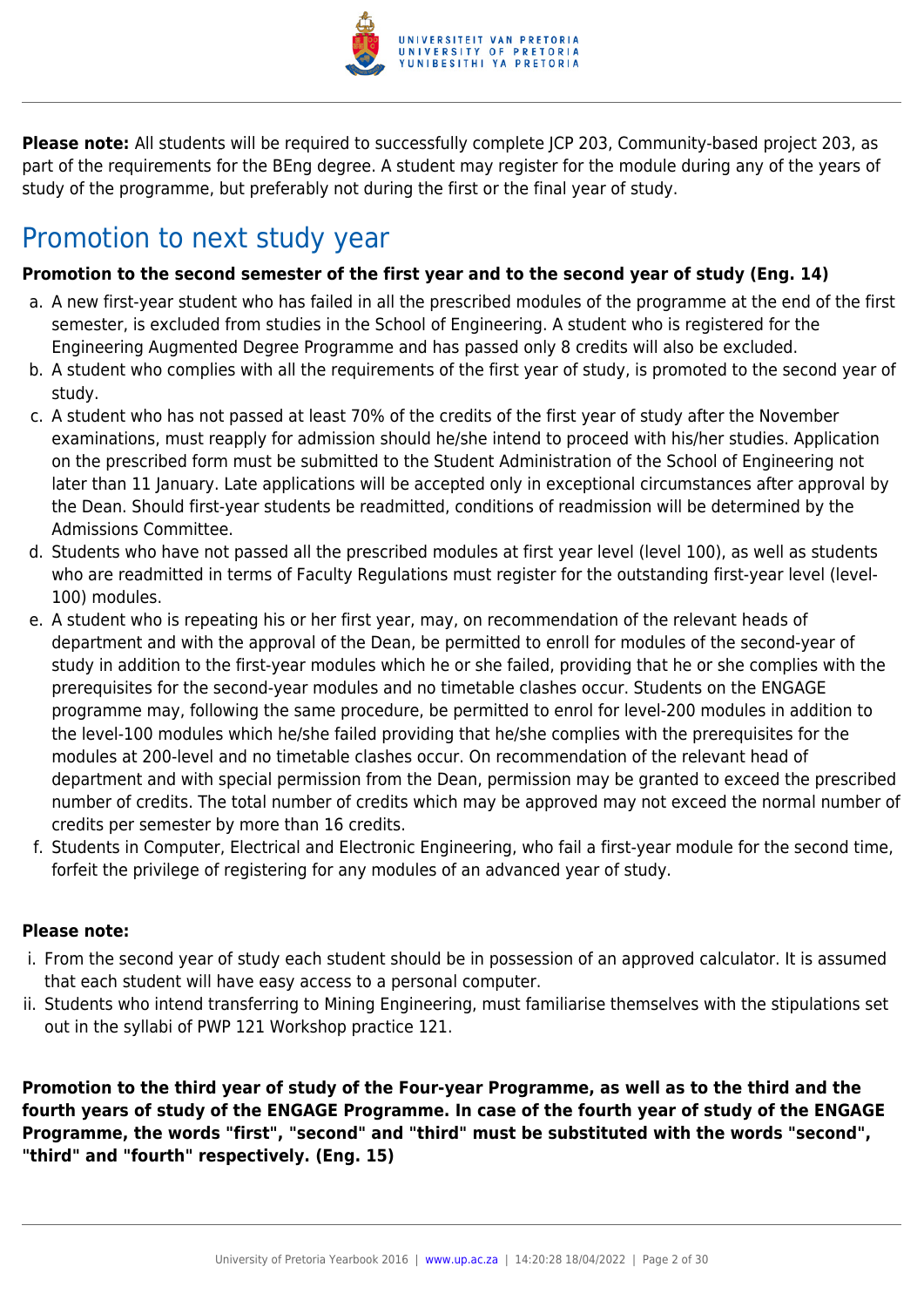

- a. A student who complies with all the requirements of the second year of study, is promoted to the third year of study.
- b. A student must pass all the prescribed modules at first year level (level 100) before he or she is admitted to any module at third year level (level 300).
- c. A student who is repeating his or her second year must register for all the second-year modules still outstanding. Such a student may, on recommendation of the relevant head of department and with the approval of the Dean, be permitted to enroll for modules of the third year of study in addition to the secondyear modules which he or she failed, providing that he or she complies with the prerequisites for the thirdyear modules and no timetable clashes occur. On recommendation of the relevant head of department, and with special permission from the Dean, permission may be granted to exceed the prescribed number of credits. The total number of credits which may be approved may not exceed the normal number of credits per semester by more than 16 credits.
- d. Students in Computer, Electrical and Electronic Engineering who fail a second-year module for the second time forfeit the privilege of registering for any modules of the third year of study.
- e. Students who intend transferring to Mining Engineering must familiarise themselves with the stipulations set out in the syllabi of PWP 120 Workshop practice 120, as well as PPY 317 Practical training 317.

## **Promotion to the fourth year of study of the Four-year Programme, as well as to the fifth year of study of the ENGAGE Programme. In case of the fifth year of study of the ENGAGE Programme, the words "second", "third" and "fourth" must be substituted with the words "third", "fourth" and "fifth" respectively. (Eng. 16)**

- a. A student who complies with all the requirements of the third year of study is promoted to the fourth year of study. A student who does not comply with all the requirements but who is able to register for all outstanding modules in order to complete the degree programme, may at registration be promoted to the fourth year of study.
- b. A student must pass all the prescribed modules of the second year of study, before he or she is admitted to any module of the fourth year of study.
- c. A student who has not passed all the prescribed modules of the third year of study, must register for the outstanding modules. A student may be admitted by the Dean, on the recommendation of the head of department concerned, to modules of the fourth year of study, in addition to the outstanding third-year modules, provided that he or she complies with the prerequisites of the fourth-year modules and no timetable clashes occur. The total number of credits per semester for which a student registers may not exceed the normal number of credits per semester by more than 16 credits. In exceptional cases, the Dean may, on recommendation of the relevant head of department, permit a student to exceed the above limit.
- d. Students in Computer, Electrical and Electronic Engineering who fail a third-year module for the second time, forfeit the privilege of registering for any modules of the fourth year of study.

# Pass with distinction

- a. A student graduates with distinction if:
- i. no module of the third or fourth year of study of the four year programme or of the fourth or fifth year of the ENGAGE programme was repeated and a weighted average of at least 75% was obtained in one year in all the modules of the final year of study; and
- ii. the degree programme was completed within the prescribed four years for the four year programme and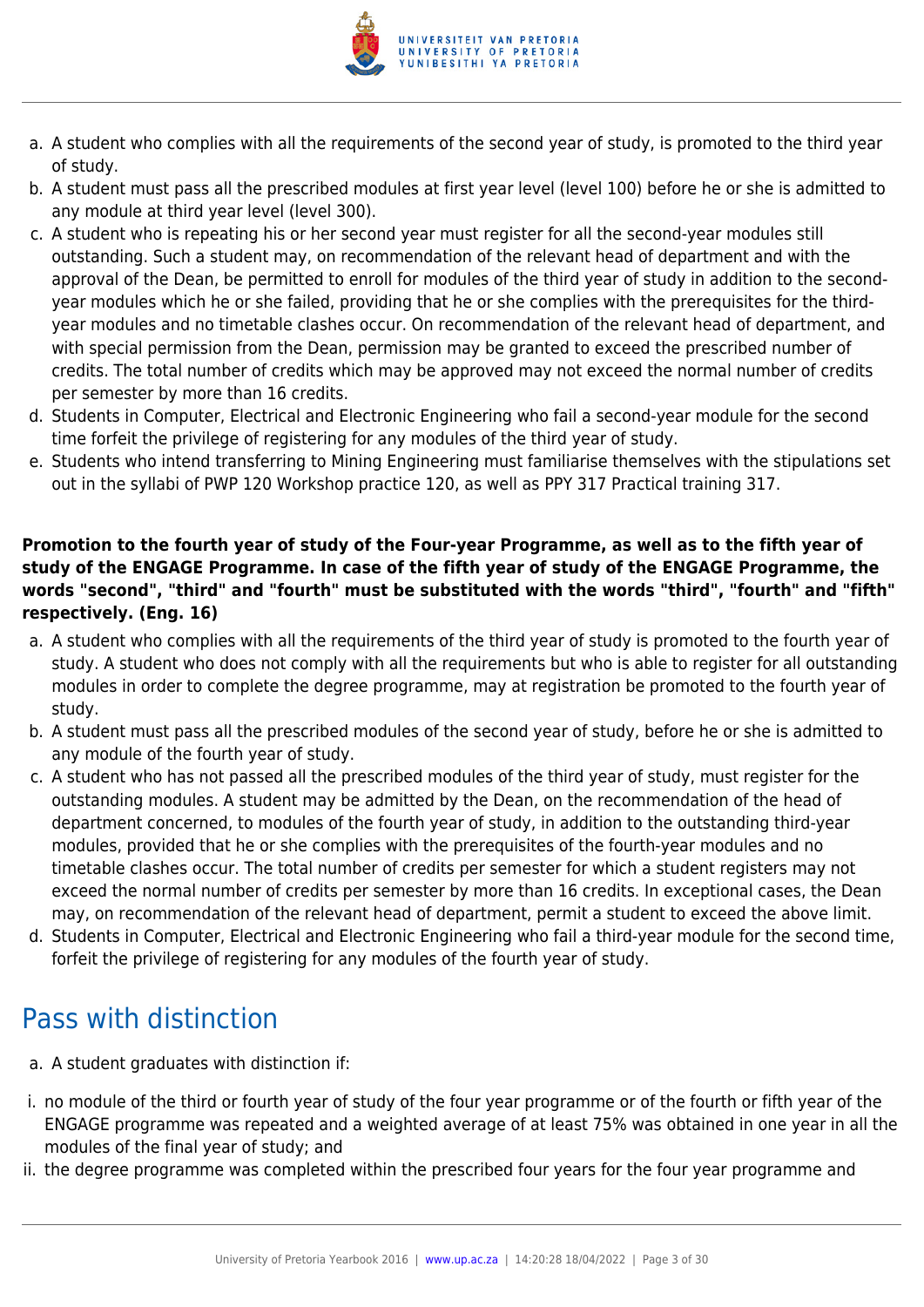

within the prescribed five years of the ENGAGE programme.

b. Exceptional cases to the above will be considered by the Dean.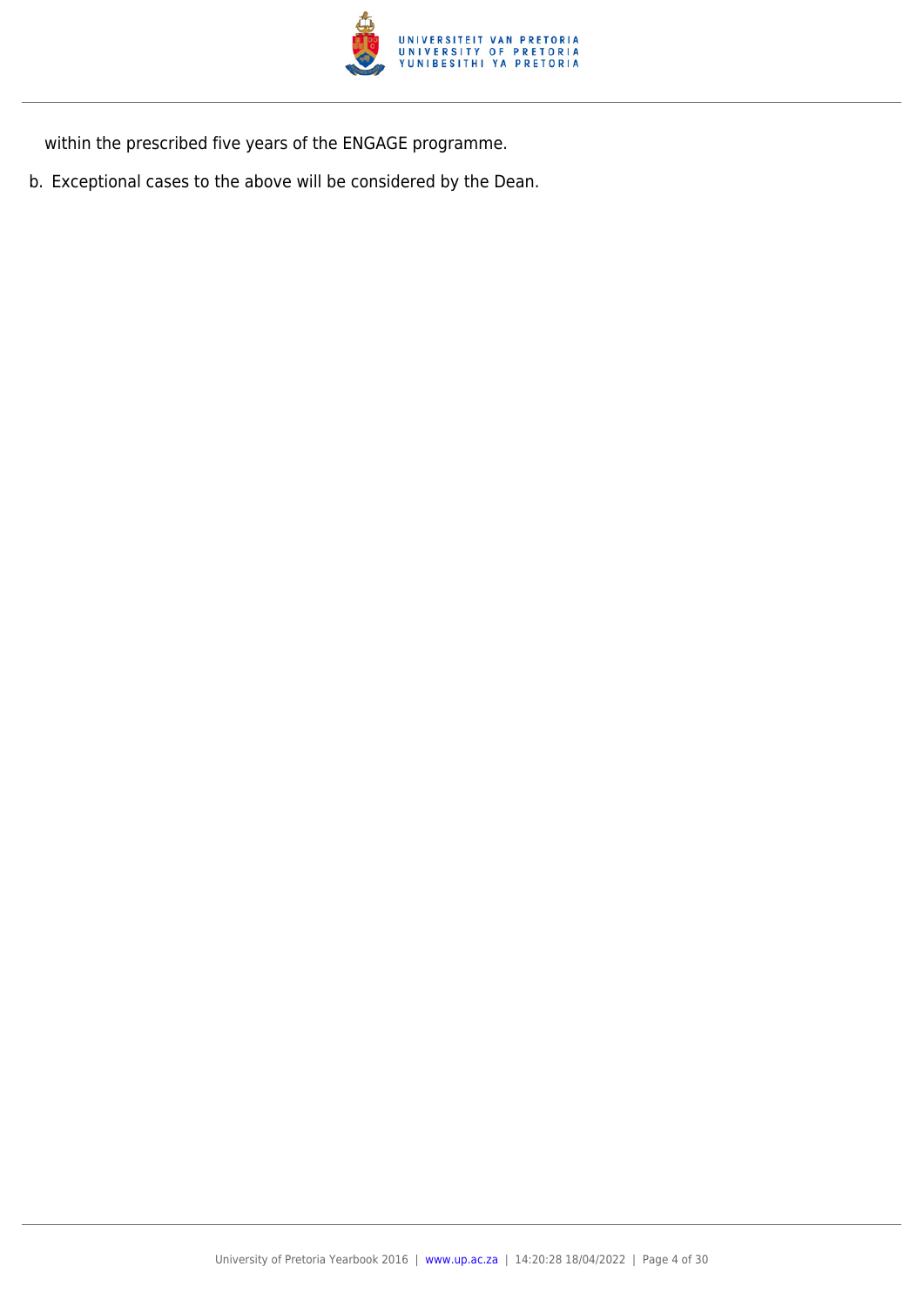

# Curriculum: Year 1

**Minimum credits: 128**

# **Fundamental modules**

# **Academic orientation 112 (UPO 112)**

| <b>Module credits</b>         | 0.00                      |
|-------------------------------|---------------------------|
| <b>Language of tuition</b>    | Double Medium             |
| <b>Academic organisation</b>  | <b>EBIT Dean's Office</b> |
| <b>Period of presentation</b> | Year                      |

# **Core modules**

# **General chemistry 171 (CHM 171)**

| <b>Module credits</b>         | 16.00                                                                                                  |
|-------------------------------|--------------------------------------------------------------------------------------------------------|
| <b>Service modules</b>        | Faculty of Engineering, Built Environment and Information Technology                                   |
| <b>Prerequisites</b>          | No prerequisites.                                                                                      |
| <b>Contact time</b>           | 1 web-based period per week, 1 practical per week, 1 discussion class per week,<br>4 lectures per week |
| <b>Language of tuition</b>    | Both Afr and Eng                                                                                       |
| <b>Academic organisation</b>  | Chemistry                                                                                              |
| <b>Period of presentation</b> | Semester 1                                                                                             |

#### **Module content**

General introduction to inorganic, analytical and physical chemistry. Nomenclature of inorganic ions and compounds, stoichiometric calculations concerning chemical reactions, redox reactions, solubilities and solutions, atomic structure, periodicity. Molecular structure and chemical bonding using the VSEPR model. Principles of reactivity, electrochemistry, energy and chemical reactions, entropy and free energy. Appropriate tutorial classes and practicals.

# **Physics 176 (FSK 176)**

| <b>Module credits</b>         | 16.00                                                                  |
|-------------------------------|------------------------------------------------------------------------|
| <b>Service modules</b>        | Faculty of Engineering, Built Environment and Information Technology   |
| <b>Prerequisites</b>          | No prerequisites.                                                      |
| <b>Contact time</b>           | 4 lectures per week, 1 discussion class per week, 1 practical per week |
| <b>Language of tuition</b>    | Both Afr and Eng                                                       |
| <b>Academic organisation</b>  | Physics                                                                |
| <b>Period of presentation</b> | Semester 2                                                             |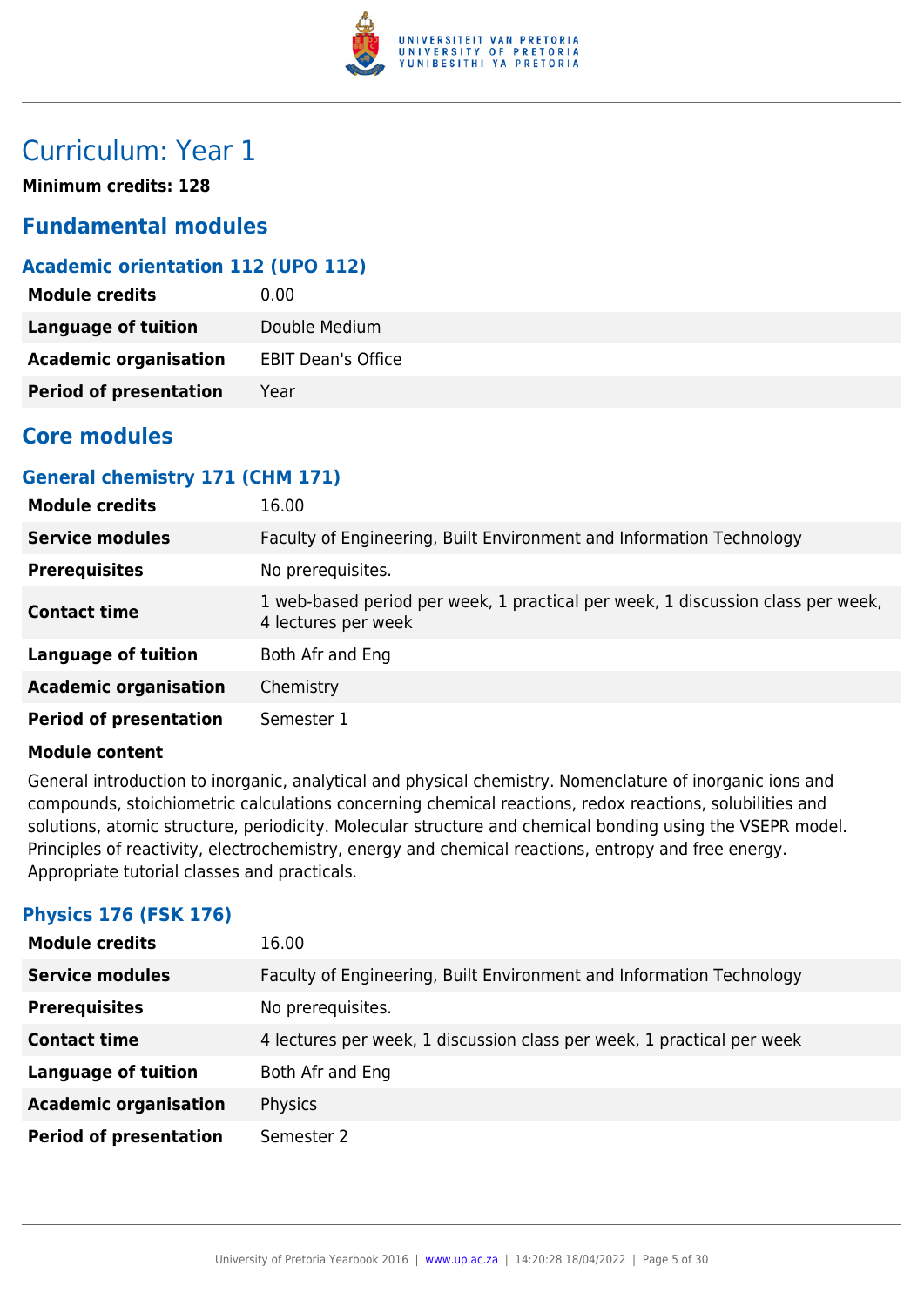

Introductory mathematics: Symbols, exponents, logarithms, angles in degrees, radial measure, goniometry, differentiation, and integration. Motion along a straight line: position and displacement, acceleration. Vectors: adding vectors, components, multiplying vectors. Motion in two and three dimensions: projectile motion, circular motion. Force and motion: Newton's Law, force, friction. Kinetic energy and work: work, power. Potential energy: Centre of mass, linear momentum. Collisions: impulse and linear momentum, elastic collisions, inelastic collisions. Rotation: kinetic energy of rotation, torque. Oscillations and waves: Simple harmonic motion, types of waves, wavelength and frequency, interference of waves, standing waves, the Doppler effect. Temperature, heat and the first law of thermodynamics.

# **Professional orientation 110 (JPO 110)**

| <b>Module credits</b>         | 8.00                                                                                                                                                                      |
|-------------------------------|---------------------------------------------------------------------------------------------------------------------------------------------------------------------------|
| <b>Prerequisites</b>          | Pass JPO 110. Conditional entry into JPO 120: JPO 110 mark between 45% and<br>49%. Pass JPO 110 and JPO 120: Final combined mark for JPO 110 and JPO 120 at<br>least 50%. |
| <b>Contact time</b>           | 6 lectures per week, Foundation Course                                                                                                                                    |
| <b>Language of tuition</b>    | English                                                                                                                                                                   |
| <b>Academic organisation</b>  | <b>EBIT Dean's Office</b>                                                                                                                                                 |
| <b>Period of presentation</b> | Semester 1                                                                                                                                                                |
|                               |                                                                                                                                                                           |

#### **Module content**

A project-based approach is followed towards the development of skills needed for success in engineering. Skills include communication, information technology, technology, academic and life skills. The modules are presented in English.

# **Professional orientation 120 (JPO 120)**

| <b>Module credits</b>         | 8.00                                                                                                                                                                      |
|-------------------------------|---------------------------------------------------------------------------------------------------------------------------------------------------------------------------|
| <b>Prerequisites</b>          | Pass JPO 110. Conditional entry into JPO 120: JPO 110 mark between 45% and<br>49%. Pass JPO 110 and JPO 120: Final combined mark for JPO 110 and JPO 120 at<br>least 50%. |
| <b>Contact time</b>           | Foundation Course, 6 lectures per week                                                                                                                                    |
| <b>Language of tuition</b>    | English                                                                                                                                                                   |
| <b>Academic organisation</b>  | <b>EBIT Dean's Office</b>                                                                                                                                                 |
| <b>Period of presentation</b> | Semester 2                                                                                                                                                                |

#### **Module content**

A project-based approach is followed towards the development of skills needed for success in engineering. Skills include communication, information technology, technology, academic and life skills. The modules are presented in English.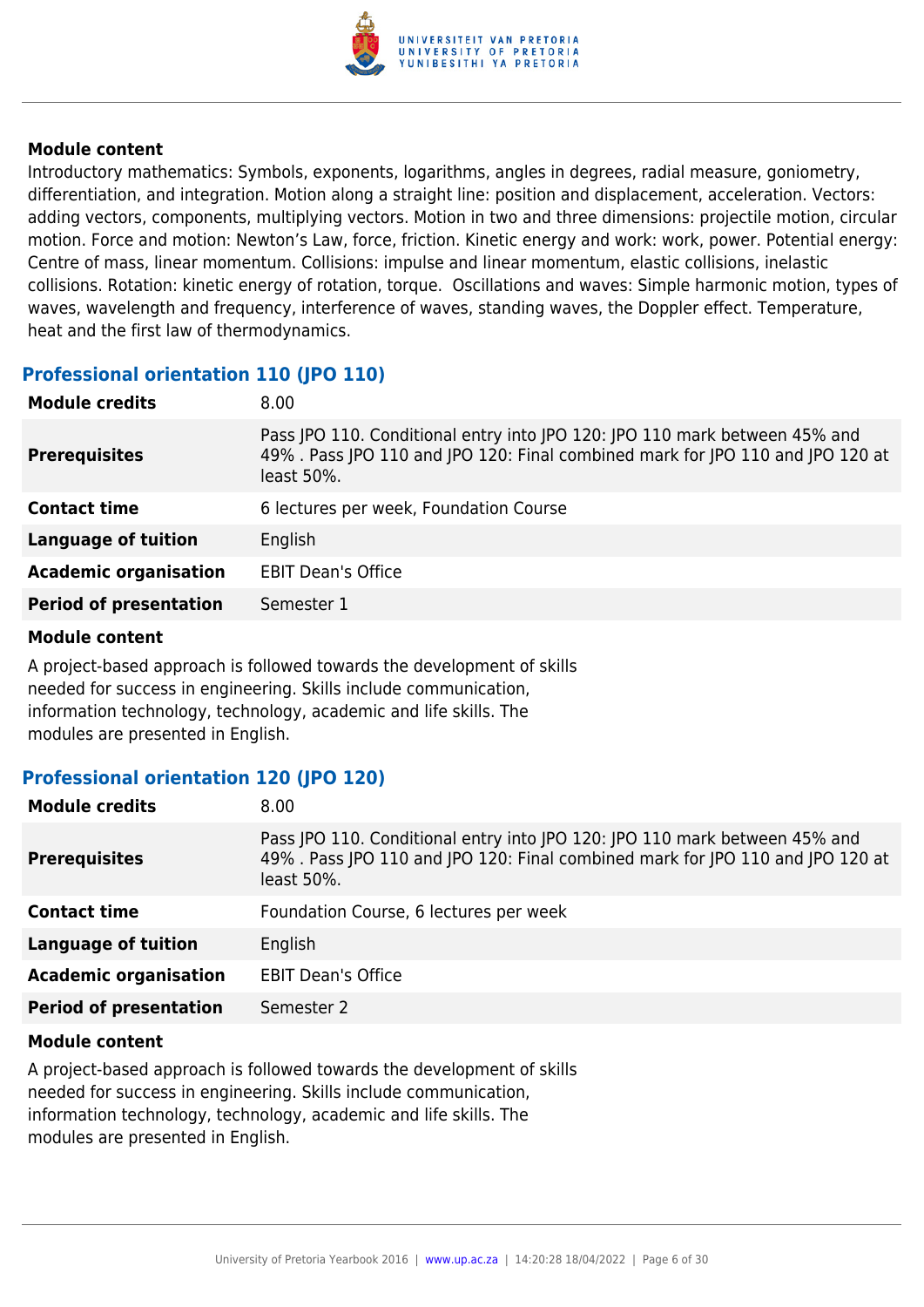

### **Calculus 158 (WTW 158)**

| <b>Module credits</b>         | 16.00                                                                                                              |
|-------------------------------|--------------------------------------------------------------------------------------------------------------------|
| <b>Service modules</b>        | Faculty of Engineering, Built Environment and Information Technology                                               |
| <b>Prerequisites</b>          | Refer to Regulation 1.2: A candidate must have passed Mathematics with at least<br>60% in the Grade 12 examination |
| <b>Contact time</b>           | 4 lectures per week, 1 tutorial per week                                                                           |
| <b>Language of tuition</b>    | Both Afr and Eng                                                                                                   |
| <b>Academic organisation</b>  | <b>Mathematics and Applied Maths</b>                                                                               |
| <b>Period of presentation</b> | Semester 1                                                                                                         |

#### **Module content**

\*This module is designed for first-year engineering students. Students will not be credited for more than one of the following modules for their degree: WTW 158, WTW 114, WTW 134, WTW 165.

Introduction to vector algebra. Functions, limits and continuity. Differential calculus of single variable functions, rate of change, graph sketching, applications. The mean value theorem, the rule of L'Hospital. Indefinite integrals, integration.

# **Workshop practice 121 (WWP 121)**

| <b>Module credits</b>         | 6.00                             |
|-------------------------------|----------------------------------|
| <b>Prerequisites</b>          | No prerequisites.                |
| <b>Contact time</b>           | 1 other contact session per week |
| <b>Language of tuition</b>    | Both Afr and Eng                 |
| <b>Academic organisation</b>  | Mechanical and Aeronautical En   |
| <b>Period of presentation</b> | Semester 2                       |
|                               |                                  |

#### **Module content**

\*Attendance module only

The module is offered at the end of the first year of study and lasts at least eight days, during which training is given in the following workshops: electronic projects, panel wiring, electrical motors and switch gear, general machines, welding, turning and sheet metal work. Each student's progress is assessed after each workshop.

# **Additional Chemistry 1 111 (JPO 111)**

| <b>Module credits</b>         | 8.00                                                        |
|-------------------------------|-------------------------------------------------------------|
| <b>Prerequisites</b>          | No prerequisites.                                           |
| <b>Contact time</b>           | 1 lecture per week, Foundation Course, 3 tutorials per week |
| <b>Language of tuition</b>    | Both Afr and Eng                                            |
| <b>Academic organisation</b>  | <b>EBIT Dean's Office</b>                                   |
| <b>Period of presentation</b> | Semester 1                                                  |
|                               |                                                             |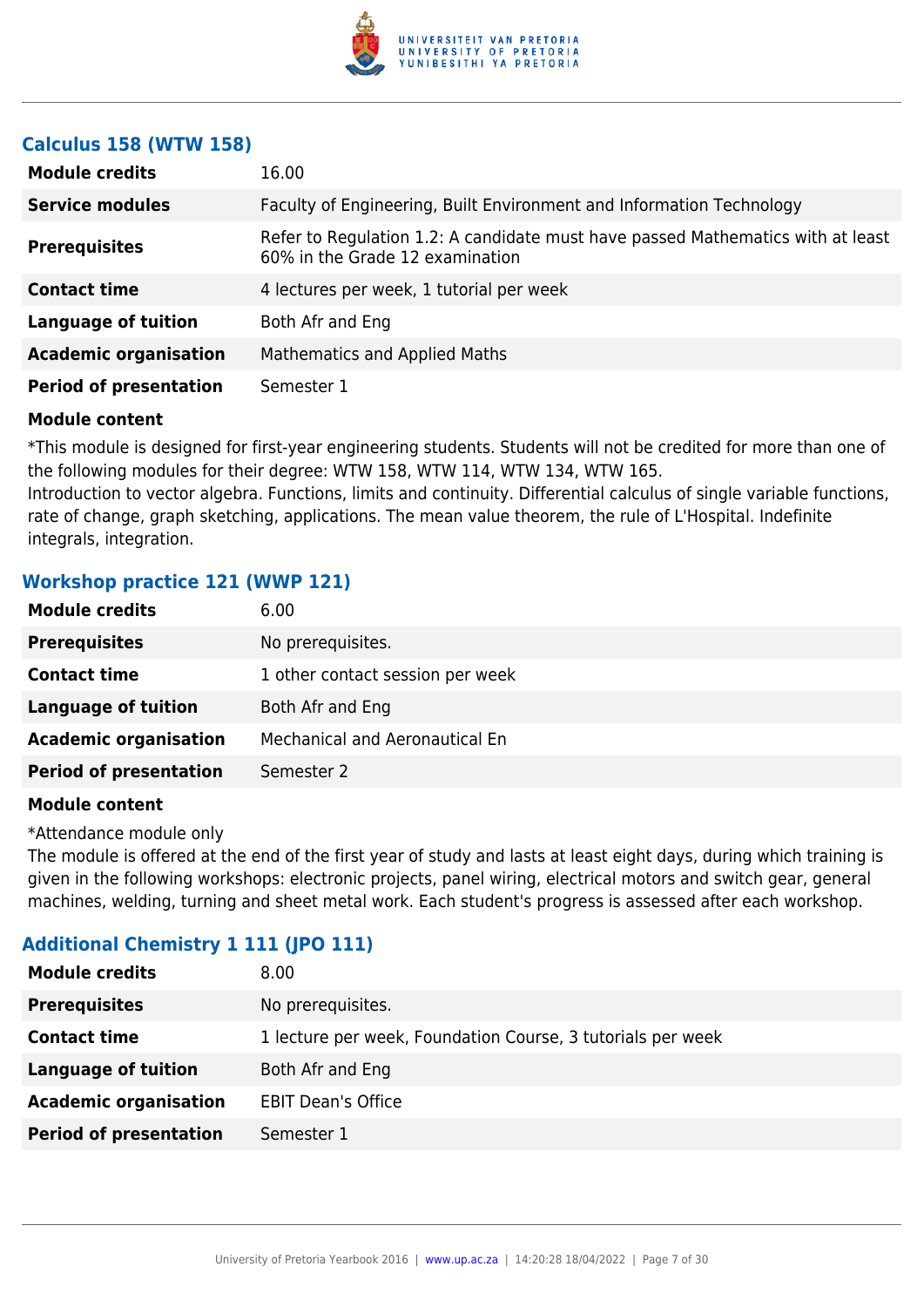

Background knowledge, problem-solving skills, conceptual understanding and chemical reasoning skills required by CHM 171/172.

## **Additional Physics 122 (JPO 122)**

| <b>Module credits</b>         | 8.00                                                        |
|-------------------------------|-------------------------------------------------------------|
| <b>Prerequisites</b>          | No prerequisites.                                           |
| <b>Contact time</b>           | 3 tutorials per week, 1 lecture per week, Foundation Course |
| <b>Language of tuition</b>    | English                                                     |
| <b>Academic organisation</b>  | <b>EBIT Dean's Office</b>                                   |
| <b>Period of presentation</b> | Semester 2                                                  |

#### **Module content**

Background knowledge, problem-solving skills, conceptual understanding and physical reasoning skills required by FSK 116/176.

# **Additional Mathematics 1 116 (JPO 116)**

| <b>Module credits</b>         | 8.00                                                        |
|-------------------------------|-------------------------------------------------------------|
| <b>Prerequisites</b>          | No prerequisites.                                           |
| <b>Contact time</b>           | Foundation Course, 3 tutorials per week, 1 lecture per week |
| Language of tuition           | English                                                     |
| <b>Academic organisation</b>  | <b>EBIT Dean's Office</b>                                   |
| <b>Period of presentation</b> | Semester 1                                                  |
|                               |                                                             |

#### **Module content**

Background knowledge, problem-solving skills, conceptual understanding and mathematical reasoning skills required by WTW 158.

#### **Additional Mathematics 2 126 (JPO 126)**

| <b>Module credits</b>         | 8.00                                                        |
|-------------------------------|-------------------------------------------------------------|
| <b>Prerequisites</b>          | No prerequisites.                                           |
| <b>Contact time</b>           | 1 lecture per week, Foundation Course, 3 tutorials per week |
| Language of tuition           | English                                                     |
| <b>Academic organisation</b>  | <b>EBIT Dean's Office</b>                                   |
| <b>Period of presentation</b> | Semester 2                                                  |

#### **Module content**

Background knowledge, problem-solving skills, conceptual understanding and mathematical reasoning skills required by WTW 161 and WTW 168.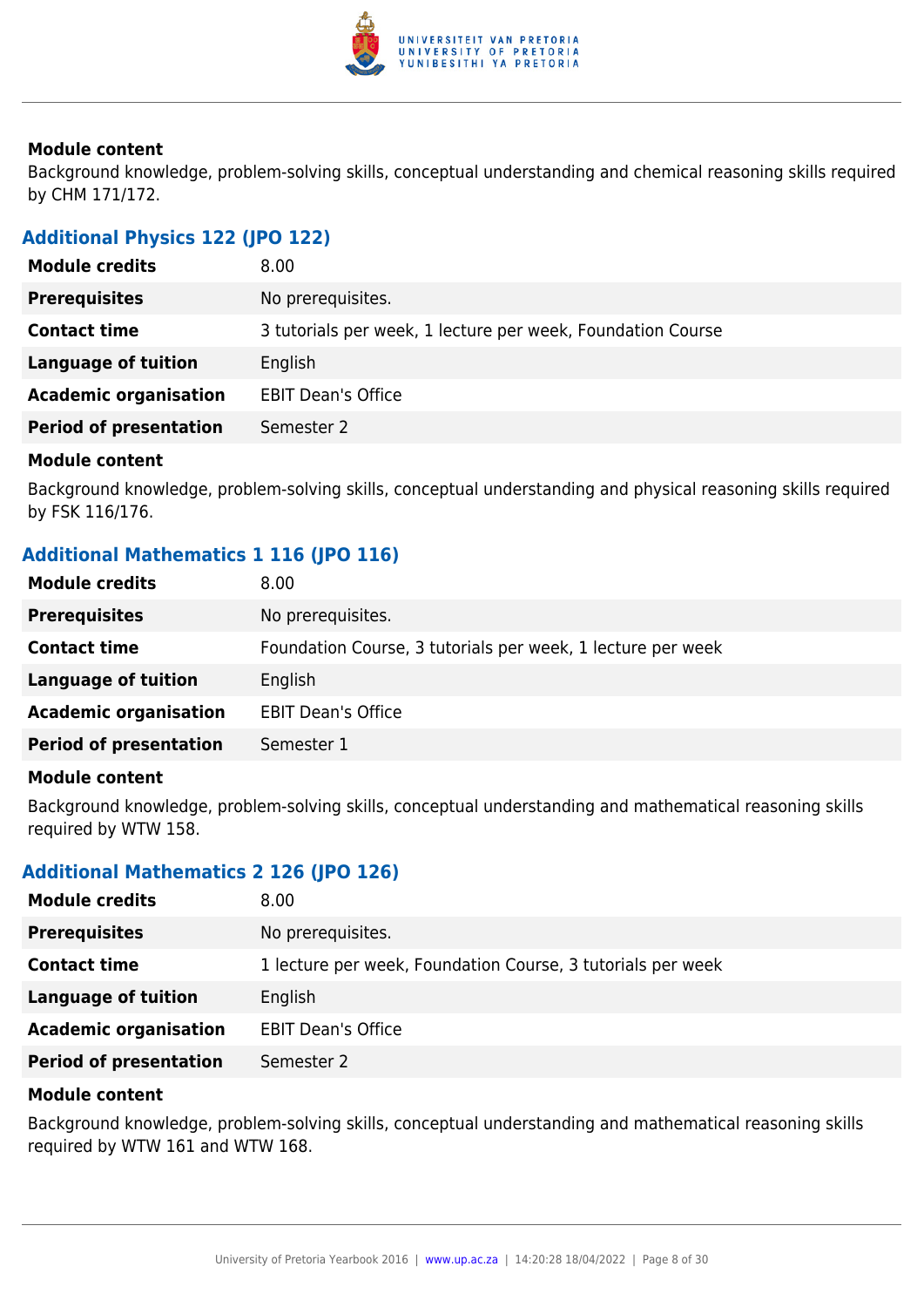

# **Humanities and social sciences 110 (HAS 110)**

| <b>Module credits</b>         | 8.00                                                                 |
|-------------------------------|----------------------------------------------------------------------|
| <b>Service modules</b>        | Faculty of Engineering, Built Environment and Information Technology |
| <b>Prerequisites</b>          | No prerequisites.                                                    |
| <b>Contact time</b>           | 2 lectures per week                                                  |
| <b>Language of tuition</b>    | Both Afr and Eng                                                     |
| <b>Academic organisation</b>  | Anthropology and Archaeology                                         |
| <b>Period of presentation</b> | Semester 1                                                           |

#### **Module content**

#### Social sciences: Perspectives on contemporary society

An introduction to long-standing questions about the nature of human societies and contemporary challenges. Topics to be discussed include globalisation and increasing connectedness; rising unemployment, inequality and poverty; rapid urbanisation and the modern city form; transformations in the nature of work; environmental degradation and tensions between sustainability and growth; shifts in global power relations; the future of the nation-state and supra-national governance structures; and possibilities for extending human rights and democracy. Critical questions are posed about modern selfhood, sociality, culture and identity against the background of new communications technologies, ever more multicultural societies, enduring gender, class and race inequities, and the emergence of new and the resurgence of older forms of social and political identity. These issues are approached from the vantage of our location in southern Africa and the continent, drawing on social science perspectives.

#### **Humanities and social sciences 120 (HAS 120)**

| <b>Module credits</b>         | 8.00                                                                 |
|-------------------------------|----------------------------------------------------------------------|
| <b>Service modules</b>        | Faculty of Engineering, Built Environment and Information Technology |
| <b>Prerequisites</b>          | No prerequisites.                                                    |
| <b>Contact time</b>           | 2 lectures per week                                                  |
| <b>Language of tuition</b>    | Both Afr and Eng                                                     |
| <b>Academic organisation</b>  | Afrikaans                                                            |
| <b>Period of presentation</b> | Semester 2                                                           |

#### **Module content**

Humanities: Text, culture and communication

Successful communication of ideas, values and traditions depends on understanding both the literal and implied meanings of texts. In this module students are introduced to a variety of texts, including original literary and visual texts, with a view to developing an understanding of how textual meanings have been constructed and negotiated over time. Students are encouraged to understand themselves as products of – and participants in – these traditions, ideas and values. Appropriate examples will be drawn from, among others, the Enlightenment, Modernism, Existentialism, Postmodernism and Post-colonialism.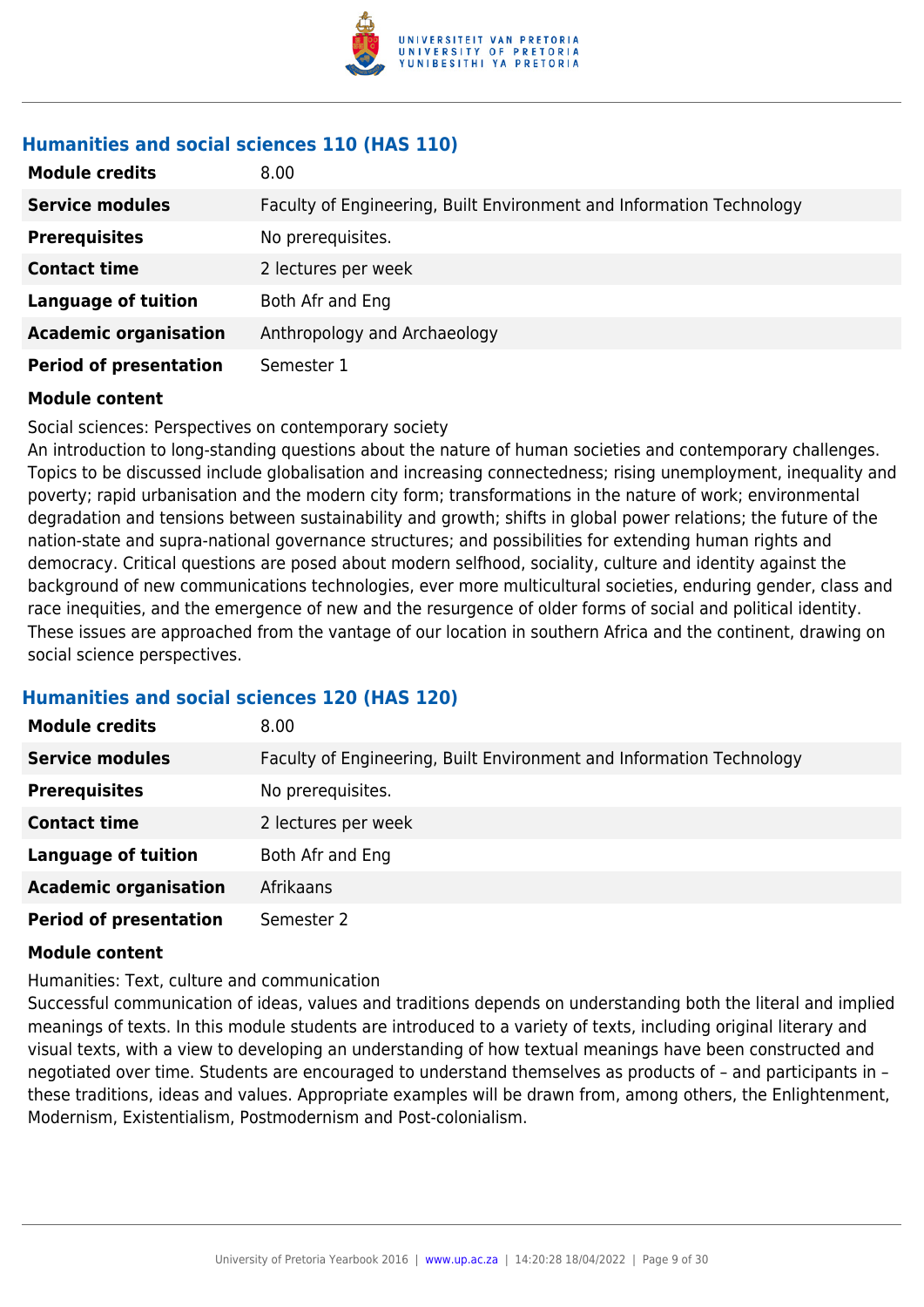

#### **Mathematics 164 (WTW 164)**

| <b>Module credits</b>         | 16.00                                    |
|-------------------------------|------------------------------------------|
| <b>Prerequisites</b>          | WTW 114 GS or WTW 158 GS                 |
| <b>Contact time</b>           | 4 lectures per week, 1 tutorial per week |
| <b>Language of tuition</b>    | Both Afr and Eng                         |
| <b>Academic organisation</b>  | Mathematics and Applied Maths            |
| <b>Period of presentation</b> | Semester 2                               |
|                               |                                          |

#### **Module content**

\*This module is designed for first-year engineering students. Students will not be credited for more than one of the following modules for their degree: WTW 146, WTW 148 and WTW 124,

Vector algebra with applications to lines and planes in space, matrix algebra, systems of linear equations, determinants, complex numbers, factorisation of polynomials and conic sections. Integration techniques, improper integrals. The definite integral, fundamental theorem of Calculus. Applications of integration. Elementary power series and Taylor's theorem. Vector functions, space curves and arc lengths. Quadratic surfaces and multivariable functions.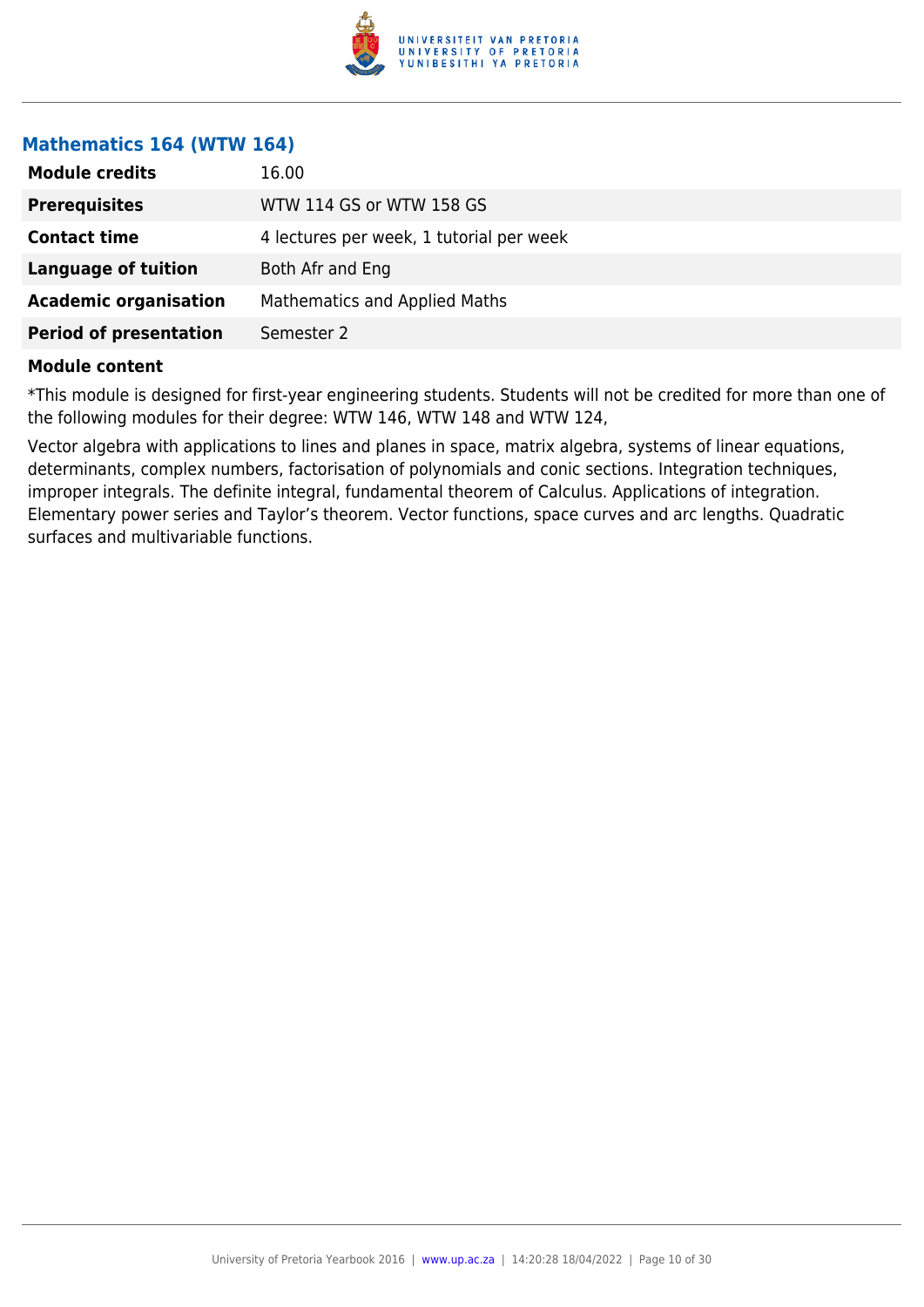

# Curriculum: Year 2

**Minimum credits: 120**

# **Core modules**

# **Electricity and electronics 111 (EBN 111)**

| <b>Module credits</b>         | 16.00                                                          |
|-------------------------------|----------------------------------------------------------------|
| <b>Prerequisites</b>          | No prerequisites.                                              |
| <b>Contact time</b>           | 1 tutorial per week, 1 practical per week, 3 lectures per week |
| <b>Language of tuition</b>    | Both Afr and Eng                                               |
| <b>Academic organisation</b>  | Electrical, Electronic and Com                                 |
| <b>Period of presentation</b> | Semester 1                                                     |

#### **Module content**

Electrical quantities, units, definitions, conventions. Electrical symbols, ideal and practical current and voltage sources, controlled sources. Ohm's law in resistive circuits, Kirchoff's current and voltage laws, resistors in series and parallel circuits, voltage and current division, mesh current and node voltage methods. Circuit theorems: Linearity, superposition, Thevenin and Norton equivalent circuits, sources transformation, power calculation, maximum power transfer. Energy storage elements: current, voltage, power and energy in inductors and capacitors, inductors and capacitors in series and parallel. Ideal operational amplifiers and applications: inverting and noninverting amplifiers, summing amplifiers, current sources, integrators.

# **Community-based project 203 (JCP 203)**

| <b>Module credits</b>         | 8.00               |
|-------------------------------|--------------------|
| <b>Prerequisites</b>          | No prerequisites.  |
| <b>Contact time</b>           | 1 lecture per week |
| <b>Language of tuition</b>    | Both Afr and Eng   |
| <b>Academic organisation</b>  | <b>Informatics</b> |
| <b>Period of presentation</b> | Year               |

#### **Module content**

This module is integrated into all undergraduate academic programmes offered by the Faculty. Main objectives: execution of a community project aimed at achieving a beneficial impact on a section of society; awareness of personal, social and cultural values and an understanding of social issues; and development of life skills. Assessment: project proposal, written progress reports, peer assessment, assessment by community, presentation, report presented in the form of a blog.

# **Graphical communication 110 (MGC 110)**

| <b>Module credits</b>  | 16.00                       |
|------------------------|-----------------------------|
| <b>Service modules</b> | <b>Faculty of Education</b> |
| <b>Prerequisites</b>   | No prerequisites.           |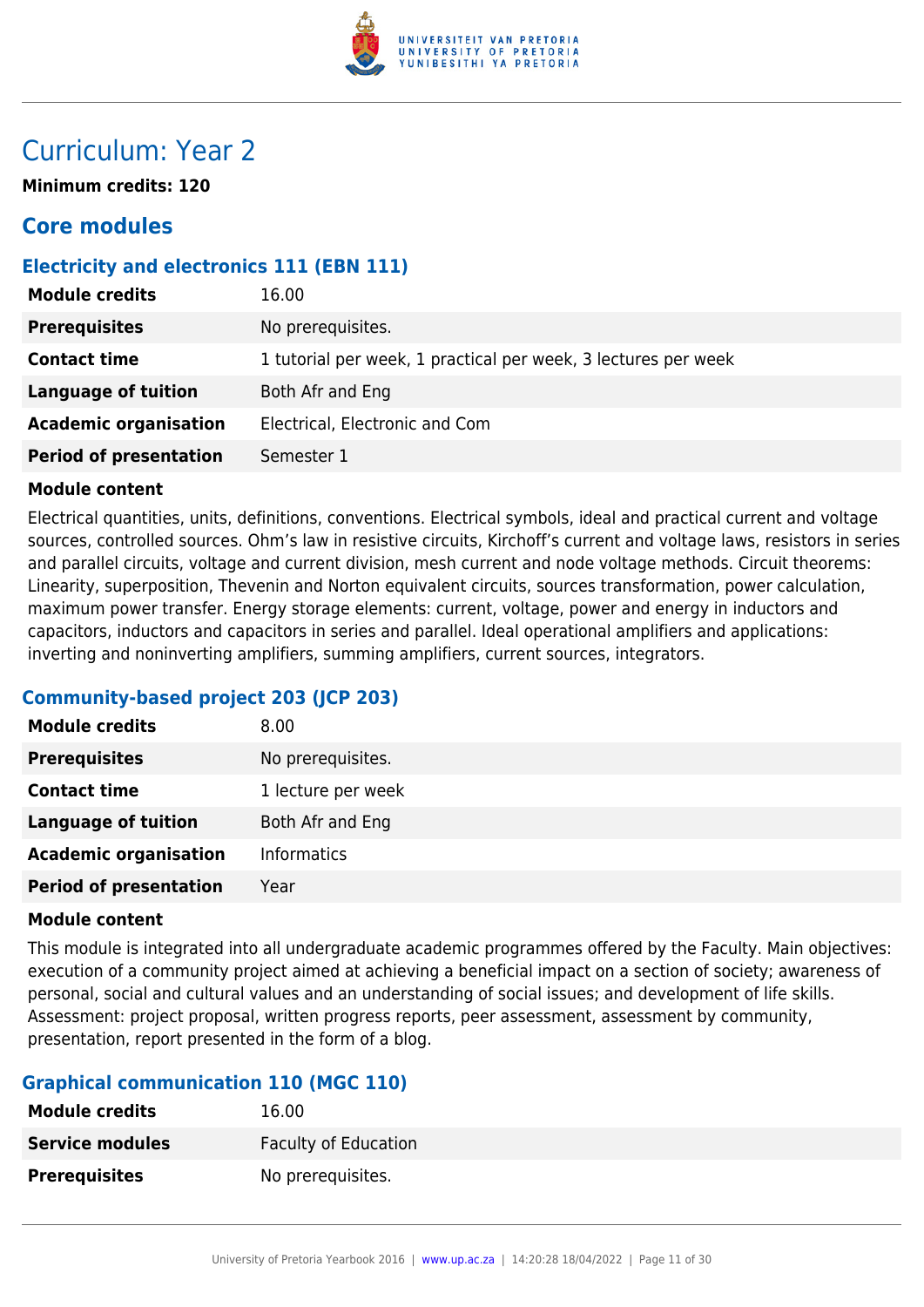

| <b>Contact time</b>           | 3 tutorials per week, 3 lectures per week |
|-------------------------------|-------------------------------------------|
| Language of tuition           | Both Afr and Eng                          |
| <b>Academic organisation</b>  | Mechanical and Aeronautical En            |
| <b>Period of presentation</b> | Semester 1                                |

Freehand sketching covering the following: perspective, isometric and orthographic drawings. Drawing conventions, graphical techniques and assembly drawings. Evaluation of drawings and error detection. True lengths of lines, projections and intersections. Practical applications of these techniques. Introduction to computer-aided drawings, including dimensioning, crosshatching and detailing. Introduction to basic manufacturing processes including primary (casting, forging and extrusion) and secondary (drilling, turning, milling, grinding, broaching and sawing) manufacturing procedures.

#### **Materials science 123 (NMC 123)**

| <b>Module credits</b><br>16.00              |                                                                |
|---------------------------------------------|----------------------------------------------------------------|
| <b>Prerequisites</b>                        | No prerequisites.                                              |
| <b>Contact time</b>                         | 1 tutorial per week, 1 practical per week, 4 lectures per week |
| <b>Language of tuition</b>                  | Both Afr and Eng                                               |
| <b>Academic organisation</b>                | <b>Materials Science and Metallur</b>                          |
| <b>Period of presentation</b><br>Semester 2 |                                                                |

#### **Module content**

Introduction to materials: the family of materials, atomic structure and types of bonding, crystal types and space arrangement of atoms, directions and planes in crystals, defects in crystals, diffusion in solids. Mechanical properties of materials: stress and strain, mechanical testing (strength, ductility, hardness, toughness, fatigue, creep), plastic deformation, solid-solution hardening, recrystallisation.

Polymeric materials: polymerisation and industrial methods, types of polymeric materials and their properties. Corrosion of metals: mechanisms and types of corrosion, corrosion rates, corrosion control. The heat treatment of steel: Fe-C phase diagram, equilibrium cooling, hardening and tempering of steel, stainless steel. Composite materials: Introduction, fibre reinforced polymeric composites, concrete, asphalt, wood.

# **Mechanics 122 (SWK 122)**

| <b>Module credits</b>         | 16.00                                        |
|-------------------------------|----------------------------------------------|
| <b>Service modules</b>        | Faculty of Natural and Agricultural Sciences |
| <b>Prerequisites</b>          | WTW 158                                      |
| <b>Contact time</b>           | 2 tutorials per week, 4 lectures per week    |
| <b>Language of tuition</b>    | Both Afr and Eng                             |
| <b>Academic organisation</b>  | Civil Eng                                    |
| <b>Period of presentation</b> | Semester 1 or Semester 2                     |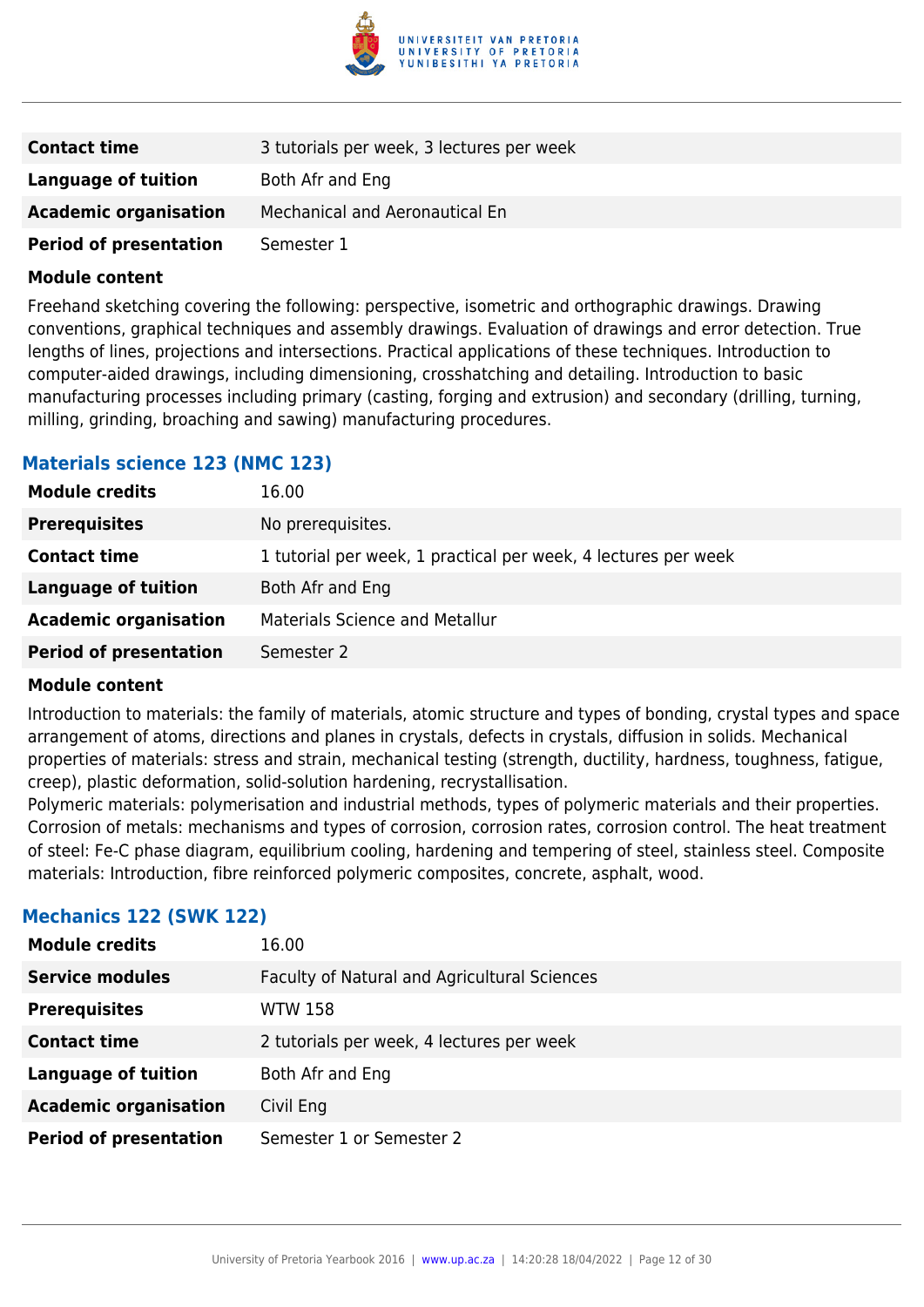

Equivalent force systems, resultants. Newton's laws, units. Forces acting on particles. Rigid bodies: principle of transmissibility, resultant of parallel forces. Vector moments and scalar moments. Relationship between scalarand vector moments. Couples. Equivalent force systems on rigid bodies. Resultants of forces on rigid bodies. Equilibrium in two and three dimensions. Hooke's law. Trusses and frameworks. Centroids and second moments of area. Beams: distributed forces, shear force, bending moment, method of sections, relationship between load, shear force and bending moment.

## **Calculus 258 (WTW 258)**

| <b>Module credits</b>         | 8.00 <sub>1</sub>                                                    |
|-------------------------------|----------------------------------------------------------------------|
| <b>Service modules</b>        | Faculty of Engineering, Built Environment and Information Technology |
| <b>Prerequisites</b>          | WTW 158 and WTW 164                                                  |
| <b>Contact time</b>           | 2 lectures per week, 1 tutorial per week                             |
| <b>Language of tuition</b>    | Both Afr and Eng                                                     |
| <b>Academic organisation</b>  | <b>Mathematics and Applied Maths</b>                                 |
| <b>Period of presentation</b> | Semester 1                                                           |

#### **Module content**

Calculus of multivariable functions, directional derivatives. Extrema. Multiple integrals, polar, cylindrical and spherical coordinates. Line integrals and the theorem of Green. Surface integrals and the theorems of Gauss and Stokes.

# **Numerical methods 263 (WTW 263)**

| <b>Module credits</b>         | 8.00                                                                 |
|-------------------------------|----------------------------------------------------------------------|
| <b>Service modules</b>        | Faculty of Engineering, Built Environment and Information Technology |
| <b>Prerequisites</b>          | WTW 164                                                              |
| <b>Contact time</b>           | 1 tutorial per week, 2 lectures per week                             |
| <b>Language of tuition</b>    | Both Afr and Eng                                                     |
| <b>Academic organisation</b>  | <b>Mathematics and Applied Maths</b>                                 |
| <b>Period of presentation</b> | Semester 2                                                           |

#### **Module content**

Numerical integration. Numerical methods to approximate the solution of non-linear equations, systems of equations (linear and non-linear), differential equations and systems of differential equations. Direct methods to solve linear systems of equations.

# **Additional Electricity and electronics 112 (JPO 112)**

| <b>Module credits</b> | 8.00                                                        |
|-----------------------|-------------------------------------------------------------|
| <b>Prerequisites</b>  | No prerequisites.                                           |
| <b>Contact time</b>   | Foundation Course, 1 lecture per week, 3 tutorials per week |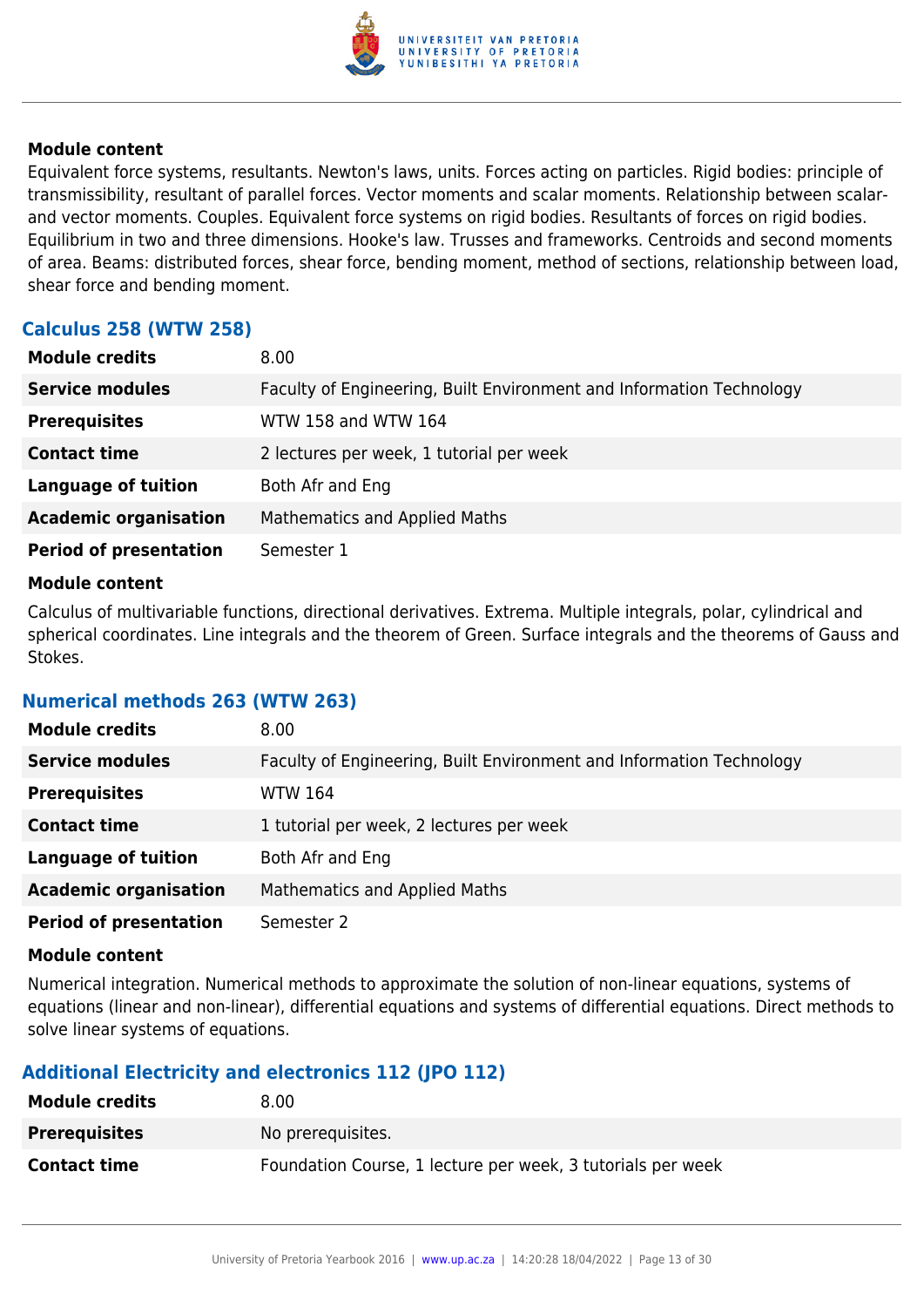

| English                   |
|---------------------------|
| <b>EBIT Dean's Office</b> |
| Semester 1                |
|                           |

Background knowledge, problem-solving skills, conceptual understanding and reasoning skills required by EBN 111/122.

# **Additional Graphical communication 113 (JPO 113)**

| <b>Module credits</b>         | 8.00                                                        |
|-------------------------------|-------------------------------------------------------------|
| <b>Prerequisites</b>          | No prerequisites.                                           |
| <b>Contact time</b>           | 1 lecture per week, Foundation Course, 3 tutorials per week |
| Language of tuition           | English                                                     |
| <b>Academic organisation</b>  | School of Engineering                                       |
| <b>Period of presentation</b> | Semester 1                                                  |
| <b>Module content</b>         |                                                             |

Background knowledge, conceptual understanding, drawing skills and reasoning skills required by MGC 110.

## **Additional Materials science 123 (JPO 123)**

| <b>Module credits</b>         | 8.00                                                        |
|-------------------------------|-------------------------------------------------------------|
| <b>Prerequisites</b>          | No prerequisites.                                           |
| <b>Contact time</b>           | 1 lecture per week, Foundation Course, 3 tutorials per week |
| Language of tuition           | English                                                     |
| <b>Academic organisation</b>  | <b>EBIT Dean's Office</b>                                   |
| <b>Period of presentation</b> | Semester 2                                                  |

#### **Module content**

Background knowledge, problem-solving skills, conceptual understanding and reasoning skills required by NMC 113/123.

#### **Additional Mechanics 125 (JPO 125)**

| <b>Module credits</b>         | 8.00                                                        |
|-------------------------------|-------------------------------------------------------------|
| <b>Prerequisites</b>          | No prerequisites.                                           |
| <b>Contact time</b>           | 3 tutorials per week, 1 lecture per week, Foundation Course |
| Language of tuition           | English                                                     |
| <b>Academic organisation</b>  | <b>EBIT Dean's Office</b>                                   |
| <b>Period of presentation</b> | Semester 2                                                  |
|                               |                                                             |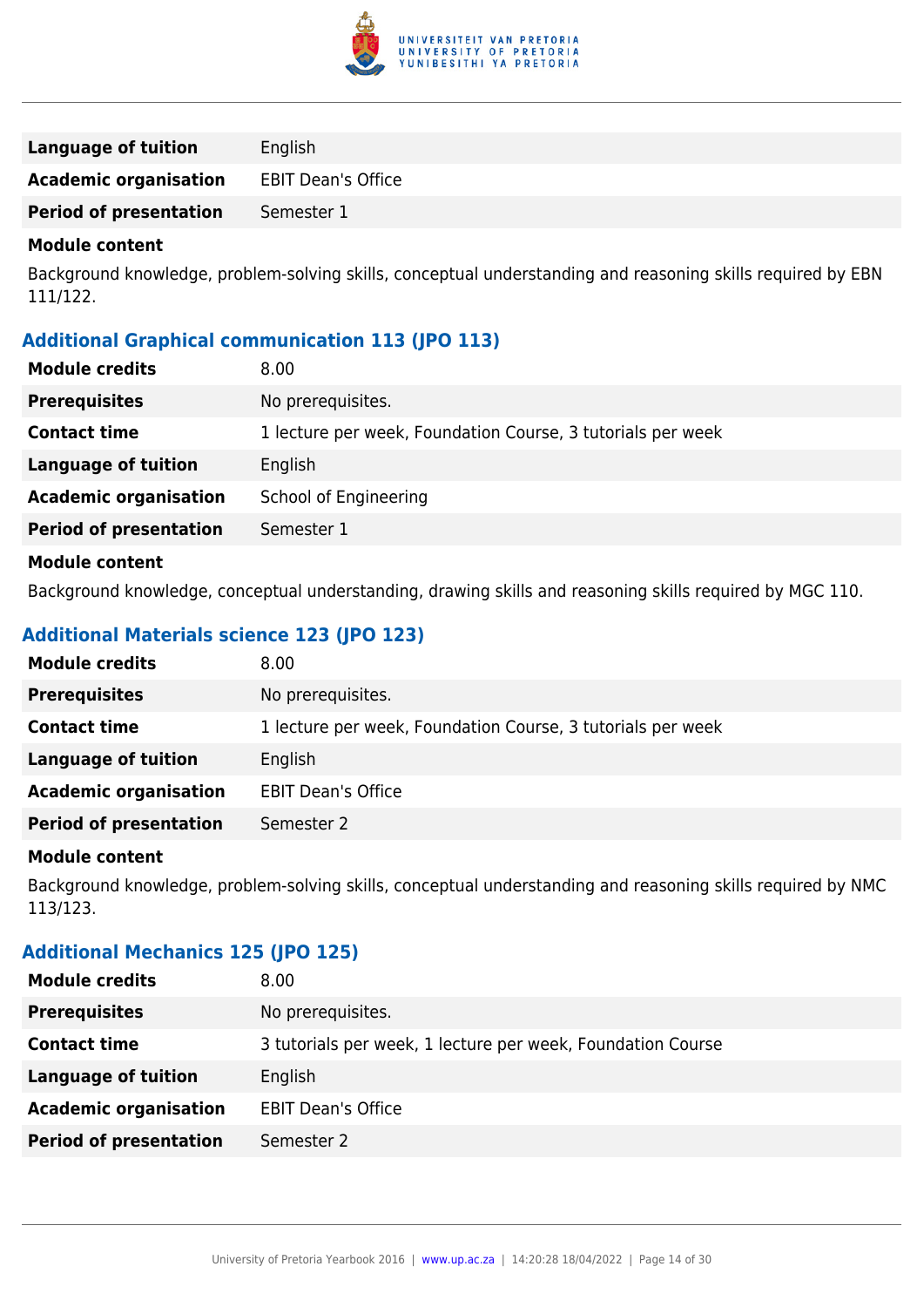

Background knowledge, problem-solving skills, conceptual understanding and reasoning skills required by SWK 122.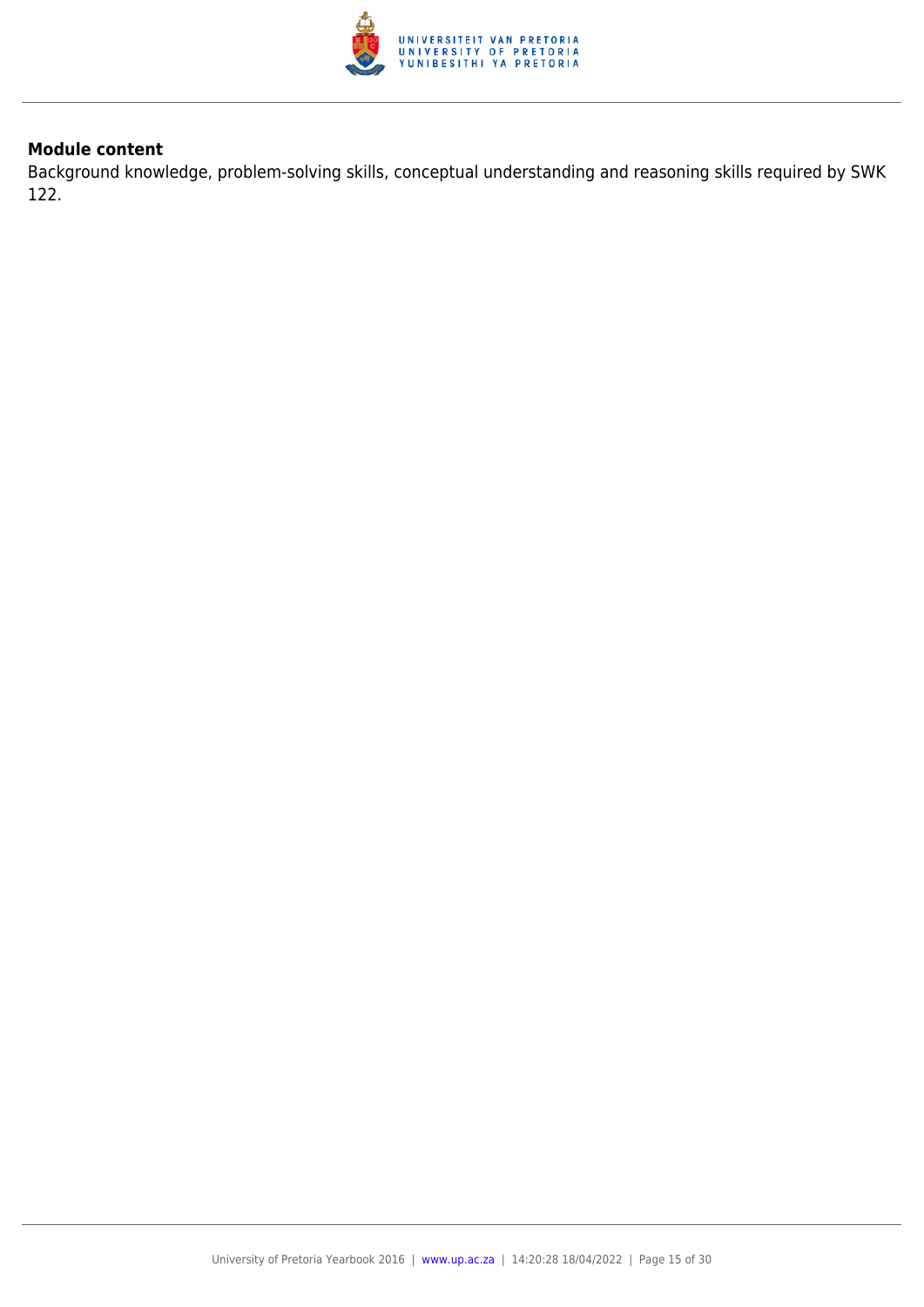

# Curriculum: Year 3

**Minimum credits: 122**

# **Core modules**

# **Engineering statistics 220 (BES 220)**

| <b>Module credits</b>         | 8.00                                     |
|-------------------------------|------------------------------------------|
| <b>Prerequisites</b>          | No prerequisites.                        |
| <b>Contact time</b>           | 1 tutorial per week, 2 lectures per week |
| Language of tuition           | Both Afr and Eng                         |
| <b>Academic organisation</b>  | Industrial and Systems Eng               |
| <b>Period of presentation</b> | Semester 2                               |

#### **Module content**

Engineering systems are often subjected to variation, uncertainty and incomplete information. Mathematical statistics provides the basis for effectively handling and quantifying the effect of these factors. This module provides an introduction to the concepts of mathematical statistics and will include the following syllabus themes: data analysis, probability theory, stochastic modelling, statistical inference and regression analysis.

# **Productivity 220 (BPZ 220)**

| <b>Module credits</b>         | 16.00                                                           |
|-------------------------------|-----------------------------------------------------------------|
| <b>Prerequisites</b>          | No prerequisites.                                               |
| <b>Contact time</b>           | 1 tutorial per week, 3 lectures per week, 2 practicals per week |
| Language of tuition           | Both Afr and Eng                                                |
| <b>Academic organisation</b>  | Industrial and Systems Eng                                      |
| <b>Period of presentation</b> | Semester 2                                                      |

#### **Module content**

Qualifying and quantifying productivity: efficiency, effectiveness, utilisation, profitability and competitiveness. Method study: critical examination and process flow charts and diagrams. Work measurement: time study and activity sampling. Organisational behaviour: motivation, incentive schemes, group forming, work teams, job design and change management. Ergonomics.

# **Manufacturing and design 217 (MOW 217)**

| <b>Module credits</b>        | 16.00                                     |
|------------------------------|-------------------------------------------|
| <b>Prerequisites</b>         | MGC 110                                   |
| <b>Contact time</b>          | 3 lectures per week, 4 tutorials per week |
| Language of tuition          | Both Afr and Eng                          |
| <b>Academic organisation</b> | Mechanical and Aeronautical En            |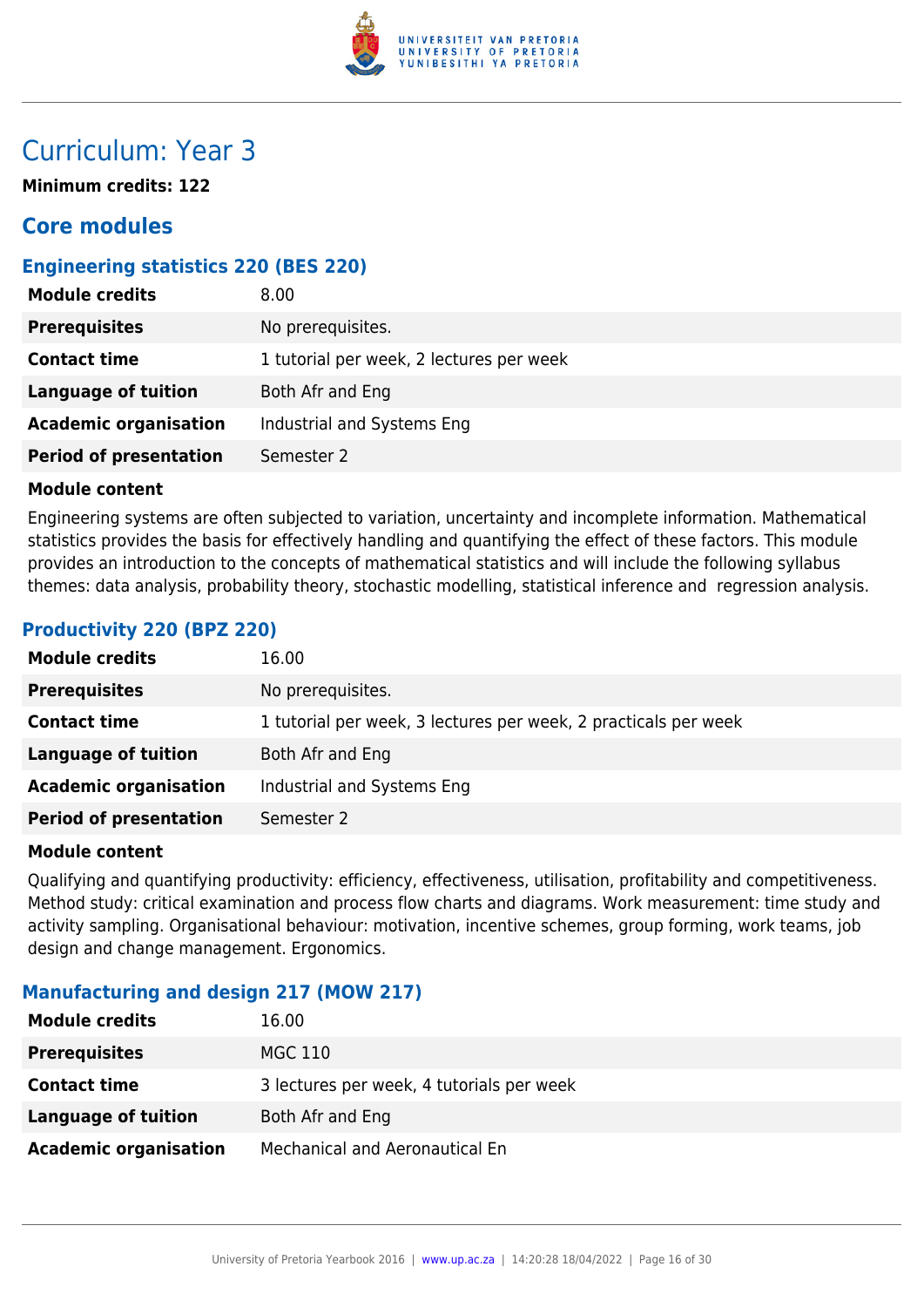

**Period of presentation** Semester 1

#### **Module content**

Detailed exposure to manufacturing processes including heat treatment. Detailed exposure to machine elements. Conceptual framework for design process including life cycle, ergonomics, material selection, manufacturing and safety factor considerations.

# **Dynamics 210 (MSD 210)**

| <b>Module credits</b>         | 16.00                                        |
|-------------------------------|----------------------------------------------|
| <b>Prerequisites</b>          | FSK 116 or FSK 176 and SWK 122 and WTW 256 # |
| <b>Contact time</b>           | 2 tutorials per week, 3 lectures per week    |
| <b>Language of tuition</b>    | Both Afr and Eng                             |
| <b>Academic organisation</b>  | Mechanical and Aeronautical En               |
| <b>Period of presentation</b> | Semester 1                                   |

#### **Module content**

Kinetics of systems of particles, Newton's 2nd law generalised for a system of particles, rate of change of momentum and angular momentum relations, work-energy relations, conservation laws, steady mass flow. Plane kinematics of rigid bodies, rotation, translation, general 2D motion, relative motion analysis. Moments and products of inertia. Plane kinetics of rigid bodies, equations of motion, rotation, translation, general 2D motion, work-energy relations. Vibration and time response.

# **Thermodynamics 221 (MTX 221)**

| <b>Module credits</b>         | 16.00                                                          |
|-------------------------------|----------------------------------------------------------------|
| <b>Prerequisites</b>          | FSK 116 or FSK 176                                             |
| <b>Contact time</b>           | 1 tutorial per week, 1 practical per week, 3 lectures per week |
| Language of tuition           | Double Medium                                                  |
| <b>Academic organisation</b>  | Mechanical and Aeronautical En                                 |
| <b>Period of presentation</b> | Semester 2                                                     |

#### **Module content**

Application overview. Concepts: system, control volume, property, state, process, cycles, mass, volume, density, pressure, pure substances, property tables, ideal gases. Work and heat. Internal energy, enthalpy, specific heat capacity. First Law of Thermodynamics for system and control volume. Conservation of mass. Processes: Adiabatic, isentropic, compressible and incompressible gases. Second Law of Thermodynamics for system and control volume. Entropy and enthalpy. Third Law of Thermodynamics. Introduction to vapour power, cooling and gas cycles. Experimental techniques in thermodynamics.

#### **Mathematics 238 (WTW 238)**

| <b>Module credits</b>  | 16.00                                                                |
|------------------------|----------------------------------------------------------------------|
| <b>Service modules</b> | Faculty of Engineering, Built Environment and Information Technology |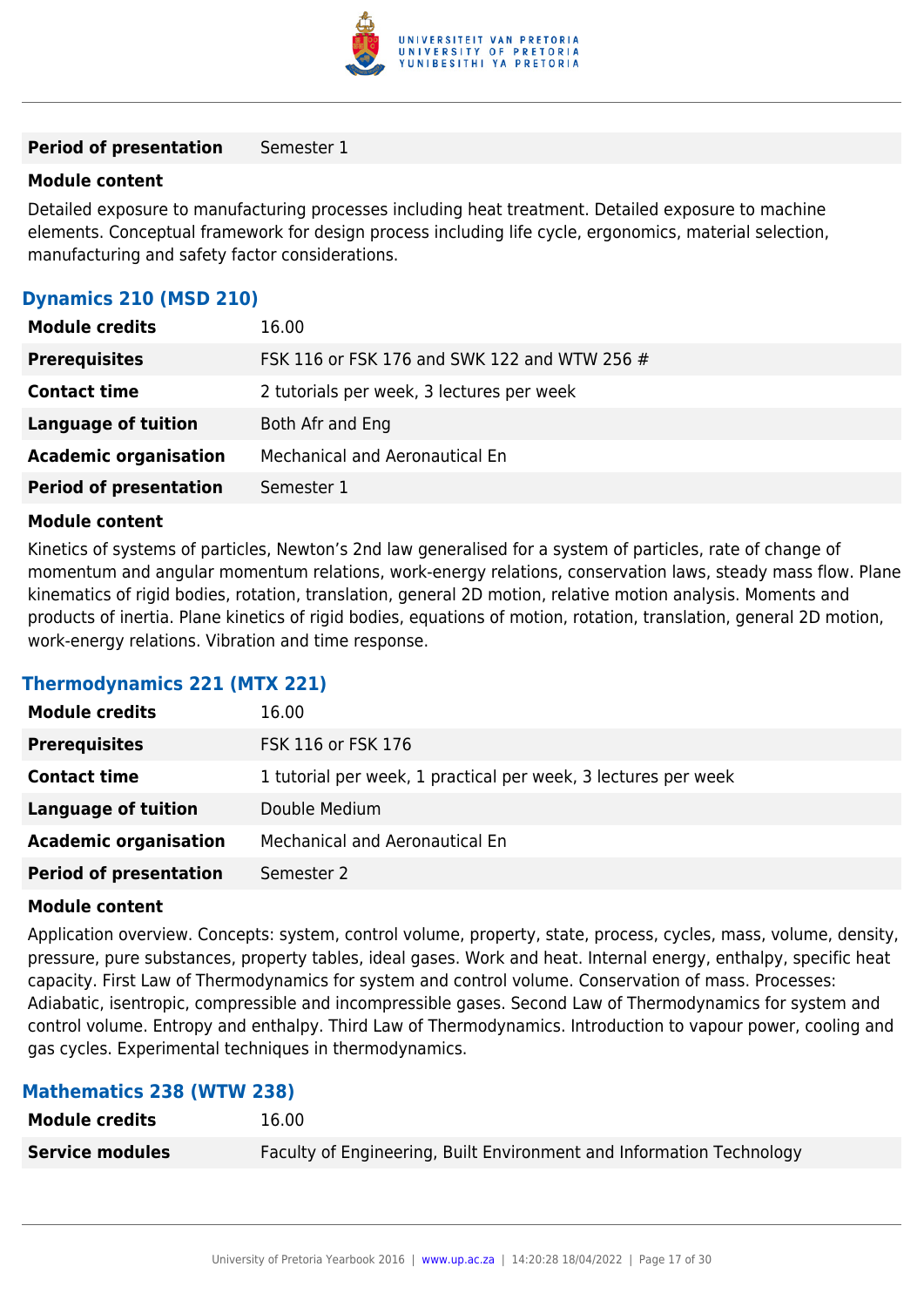

| <b>Prerequisites</b>          | WTW 256 and WTW 258 GS                    |
|-------------------------------|-------------------------------------------|
| <b>Contact time</b>           | 4 lectures per week, 2 tutorials per week |
| Language of tuition           | Both Afr and Eng                          |
| <b>Academic organisation</b>  | Mathematics and Applied Maths             |
| <b>Period of presentation</b> | Semester 2                                |

Linear algebra, eigenvalues and eigenvectors with applications to first and second order systems of differential equations. Sequences and series, convergence tests. Power series with applications to ordinary differential equations with variable coefficients. Fourier series with applications to partial differential equations such as potential, heat and wave equations.

#### **Differential equations 256 (WTW 256)**

| <b>Module credits</b>         | 8.00                                                                 |
|-------------------------------|----------------------------------------------------------------------|
| <b>Service modules</b>        | Faculty of Engineering, Built Environment and Information Technology |
| <b>Prerequisites</b>          | WTW 158 and WTW 164                                                  |
| <b>Contact time</b>           | 2 lectures per week, 1 discussion class per week                     |
| <b>Language of tuition</b>    | Both Afr and Eng                                                     |
| <b>Academic organisation</b>  | <b>Mathematics and Applied Maths</b>                                 |
| <b>Period of presentation</b> | Semester 1                                                           |

#### **Module content**

Theory and solution methods for linear differential equations as well as for systems of linear differential equations. Theory and solution methods for first order non-linear differential equations. The Laplace transform with application to differential equations. Application of differential equations to modelling problems.

#### **Professional and technical communication 210 (BJJ 210)**

| <b>Module credits</b>         | 8.00                                                   |
|-------------------------------|--------------------------------------------------------|
| <b>Prerequisites</b>          | No prerequisites.                                      |
| <b>Contact time</b>           | 2 lectures per week, 2 other contact sessions per week |
| Language of tuition           | English                                                |
| <b>Academic organisation</b>  | Industrial and Systems Eng                             |
| <b>Period of presentation</b> | Semester 1                                             |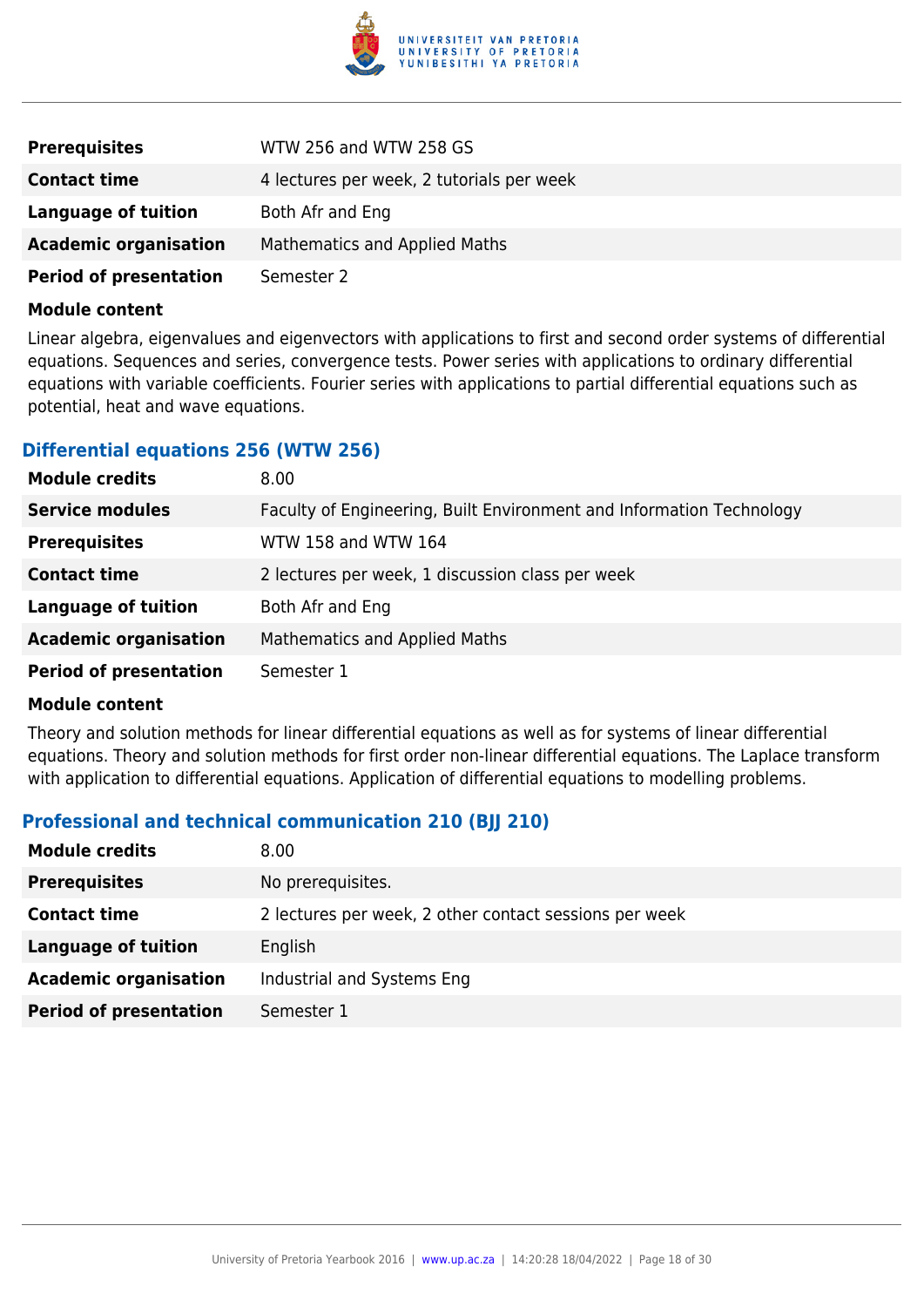

Communicate effectively, both orally and in writing, with engineering audiences and the community at large. Written communication as evidenced by: uses appropriate structure, use of modern or electronic communication methods; style and language for purpose and audience; uses effective graphical support; applies methods of providing information for use by others involved in engineering activity; meets the requirements of the target audience. Effective oral communication as evidenced by appropriate structure, style and language; appropriate visual materials; delivers fluently; meets the requirements of the intended audience. Audiences range from engineering peers, management and lay persons, using appropriate academic or professional discourse. Typed reports range from short (300-1 000 word plus tables diagrams) to long (10 000-15 000 words plus tables, diagrams, references and appendices), covering material at exit level. Methods of providing information include the conventional methods of the discipline, for example engineering drawings, as well as subject-specific methods.

# **Programming and information technology 213 (MPR 213)**

| <b>Module credits</b>         | 18.00                                      |
|-------------------------------|--------------------------------------------|
| <b>Prerequisites</b>          | No prerequisites.                          |
| <b>Contact time</b>           | 2 practicals per week, 4 lectures per week |
| <b>Language of tuition</b>    | Both Afr and Eng                           |
| <b>Academic organisation</b>  | <b>Mechanical and Aeronautical En</b>      |
| <b>Period of presentation</b> | Semester 1                                 |
|                               |                                            |

#### **Module content**

Advanced spreadsheet applications: Named ranges, linear algebra, solution of systems of equations, regression, interpolation, optimisation and table manipulation. Basic structured programming: Looping, branching, subroutines, iteration, reading and writing data files. Development, coding and debugging of simple programs in a high level programming language. Programming principles are illustrated via mathematical concepts such as limits, differentiation, integration and linear algebra. Structured programming by making use of functions and available toolboxes. Basic graphical output (plotting is also covered). Different information resources, searching and management of information. Use of databases. Development of webpages. Hardware interaction and control of equipment and systems.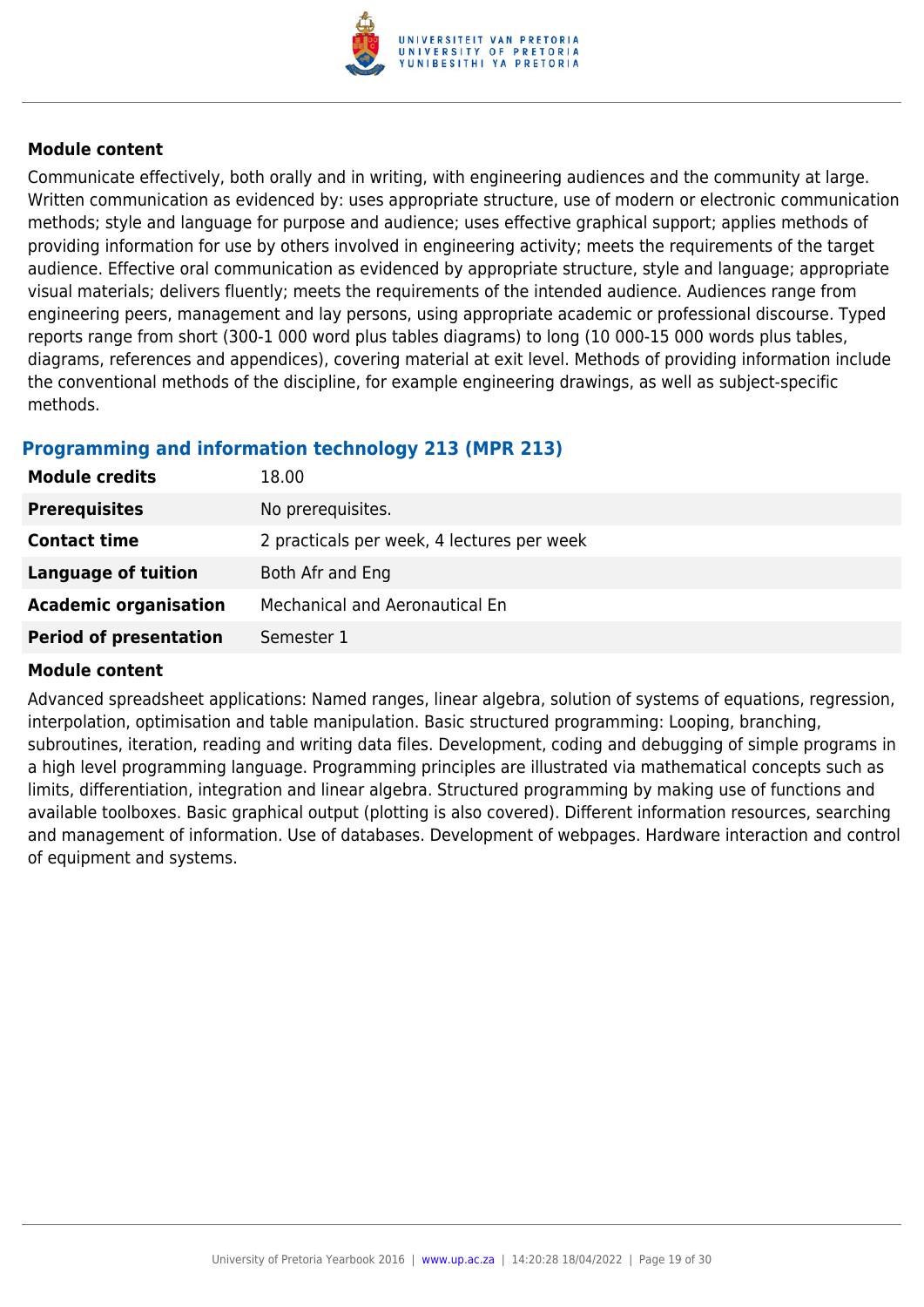

# Curriculum: Year 4

**Minimum credits: 154**

# **Core modules**

## **Business law 310 (BER 310)**

| <b>Module credits</b>         | 16.00                                                                |
|-------------------------------|----------------------------------------------------------------------|
| <b>Service modules</b>        | Faculty of Engineering, Built Environment and Information Technology |
| <b>Prerequisites</b>          | No prerequisites.                                                    |
| <b>Contact time</b>           | 4 lectures per week                                                  |
| <b>Language of tuition</b>    | Both Afr and Eng                                                     |
| <b>Academic organisation</b>  | Mercantile Law                                                       |
| <b>Period of presentation</b> | Semester 1                                                           |

#### **Module content**

Introduction to law. General principles of the law of contract. Specific contracts: purchase contracts; letting and hiring of work; employment contracts. Agency. General aspects of entrepreneurial law. Dispute resolution mediation and arbitration.

### **Information systems design 320 (BID 320)**

| <b>Module credits</b>         | 16.00                                                           |
|-------------------------------|-----------------------------------------------------------------|
| <b>Prerequisites</b>          | No prerequisites.                                               |
| <b>Contact time</b>           | 2 practicals per week, 1 tutorial per week, 3 lectures per week |
| <b>Language of tuition</b>    | English                                                         |
| <b>Academic organisation</b>  | Industrial and Systems Eng                                      |
| <b>Period of presentation</b> | Semester 2                                                      |

#### **Module content**

Systems development planning, system requirement analysis, different approaches towards structured analysis and design of systems, process design, database design and normalization, object-oriented design and modelling, information system application building and testing.

### **Industrial logistics 320 (BLK 320)**

| <b>Module credits</b>         | 16.00                                     |
|-------------------------------|-------------------------------------------|
| <b>Prerequisites</b>          | (BOB 310)                                 |
| <b>Contact time</b>           | 4 lectures per week, 2 tutorials per week |
| <b>Language of tuition</b>    | Both Afr and Eng                          |
| <b>Academic organisation</b>  | Industrial and Systems Eng                |
| <b>Period of presentation</b> | Semester 2                                |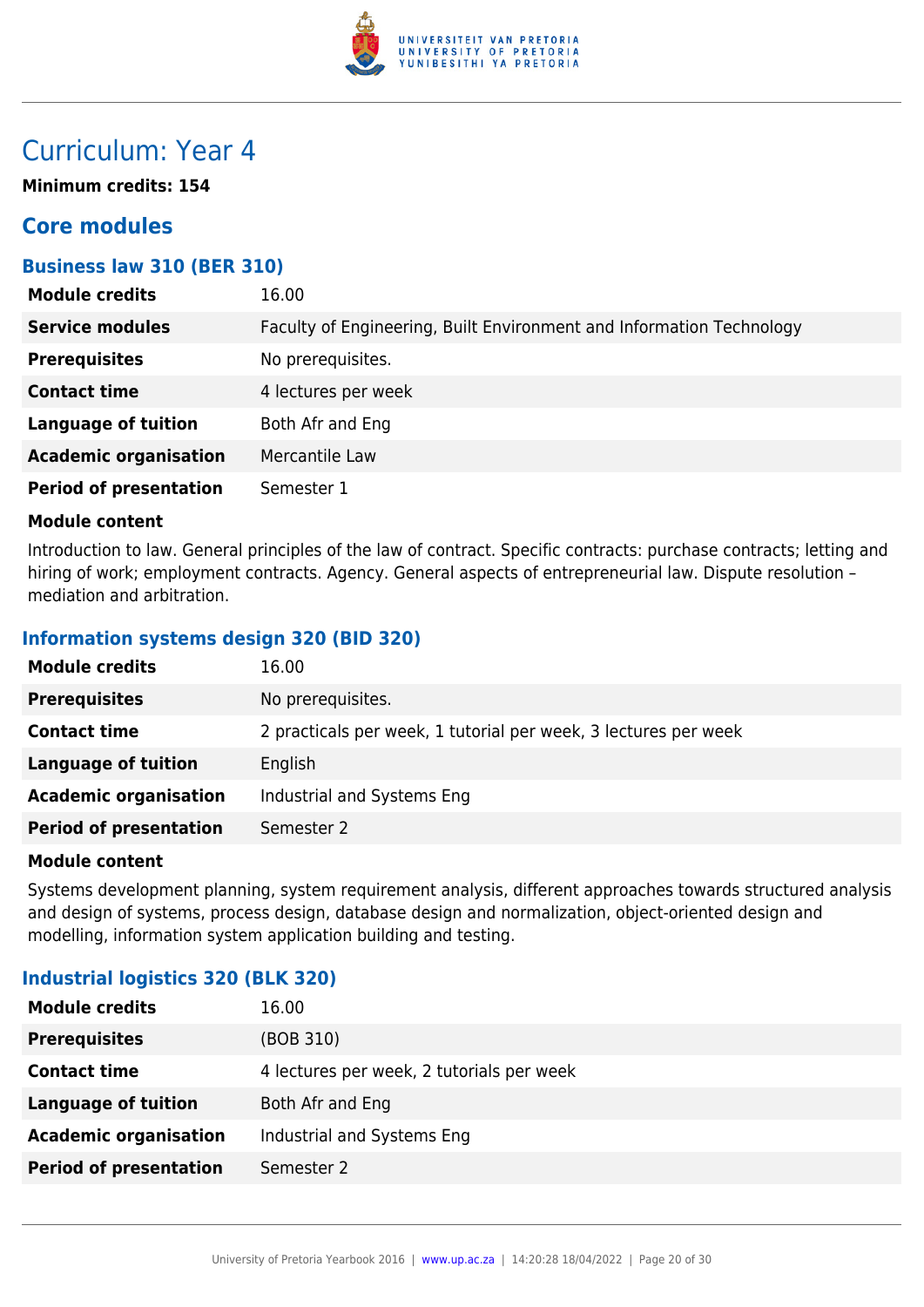

Role of logistics in the economy and organisation. Customer service. Forecasting. Logistics information systems and electronic information flow. Inventory management. Managing materials flow. Distribution channels. Transportation. Warehousing. Packaging. Strategic purchasing. Global logistics. Organising and controlling logistics. Supply chain management. Supply chain finance and performance measurement. SCOR reference models. Implementing logistics strategy.

## **Operational management 310 (BOB 310)**

| <b>Module credits</b>         | 16.00                                     |
|-------------------------------|-------------------------------------------|
| <b>Prerequisites</b>          | No prerequisites.                         |
| <b>Contact time</b>           | 2 lectures per week, 1 practical per week |
| <b>Language of tuition</b>    | English                                   |
| <b>Academic organisation</b>  | Industrial and Systems Eng                |
| <b>Period of presentation</b> | Semester 1                                |

#### **Module content**

Introduction to operations management, operations strategy and competitiveness. World-class and agile manufacturing. Operations planning in the service industries. The manufacturing management environment. Batching principles (EOQ and DEL). Manufacturing planning and control systems. Sales and operations planning. Capacity planning and control. Demand management. Master production scheduling. Materials requirements planning (MRP). Distribution requirements planning. Just-in-time (JIT) manufacturing. Synchronous manufacturing (Theory of constraints). Comparing MRP, JIT and TOC. Shop-floor scheduling and control. Integration and implementation of manufacturing planning and control systems. Enterprise Resource Planning (ERP) systems. Business process transformation.

#### **Practical training 310 (BPY 310)**

| <b>Module credits</b>         | 16.00                            |
|-------------------------------|----------------------------------|
| <b>Prerequisites</b>          | No prerequisites.                |
| <b>Contact time</b>           | 1 other contact session per week |
| <b>Language of tuition</b>    | Both Afr and Eng                 |
| <b>Academic organisation</b>  | Industrial and Systems Eng       |
| <b>Period of presentation</b> | Semester 1 or Semester 2         |

#### **Module content**

\*Attendance module only

During or at the end of the second year of study, students in industrial engineering undergo at least six weeks of prescribed practical training in the industry. A satisfactory report on the practical training must be submitted to the Faculty Administration within one week of registration. In exceptional circumstances the prescribed minimum period can be reduced, as approved by the chairman of the School of Engineering.

#### **Simulation modelling 321 (BUY 321)**

**Module credits** 16.00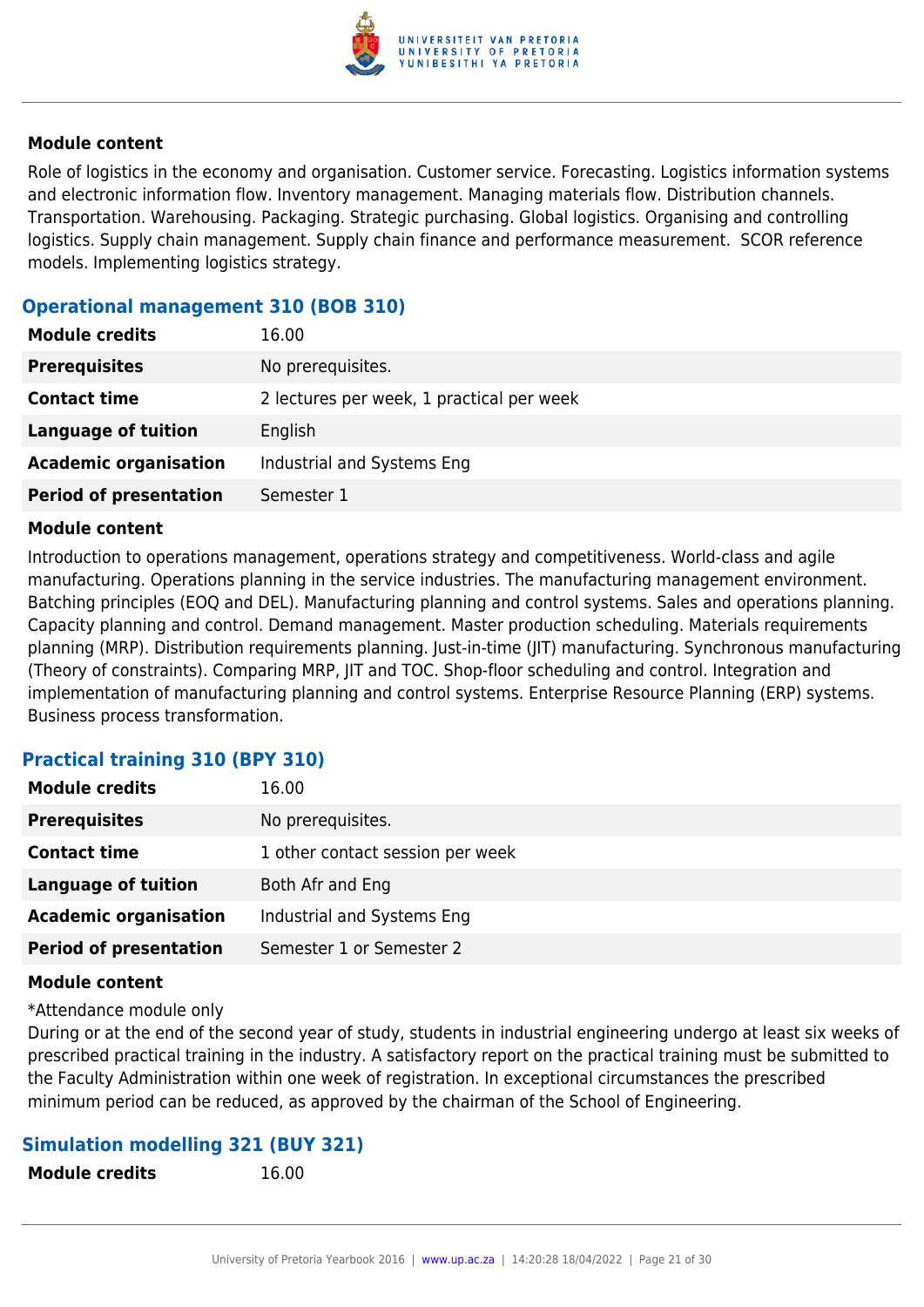

| <b>Prerequisites</b>          | (BAN 313)                                 |
|-------------------------------|-------------------------------------------|
| <b>Contact time</b>           | 4 lectures per week, 2 tutorials per week |
| Language of tuition           | English                                   |
| <b>Academic organisation</b>  | Industrial and Systems Eng                |
| <b>Period of presentation</b> | Semester 2                                |

Introduction to simulation as technique. Simulation methodology. Formulation of problem situations by means of simulation models with the emphasis on discrete models. Input and output analysis. Introduction to simulation software.

# **Financial management 110 (FBS 110)**

| <b>Module credits</b>         | 10.00                                                                                                                |
|-------------------------------|----------------------------------------------------------------------------------------------------------------------|
| Service modules               | Faculty of Engineering, Built Environment and Information Technology<br>Faculty of Natural and Agricultural Sciences |
| <b>Prerequisites</b>          | No prerequisites.                                                                                                    |
| <b>Contact time</b>           | 3 lectures per week                                                                                                  |
| <b>Language of tuition</b>    | English                                                                                                              |
| <b>Academic organisation</b>  | <b>Financial Management</b>                                                                                          |
| <b>Period of presentation</b> | Semester 1                                                                                                           |

#### **Module content**

\*Only for BSc (Mathematical Statistics. Construction Management, Real Estate and Quantity Surveying) and BEng (Industrial Engineering) students.

Purpose and functioning of financial management. Basic financial management concepts. Accounting concepts and the use of the basic accounting equation to describe the financial position of a business. Recording of financial transactions. Relationship between cash and accounting profit. Internal control and the management of cash. Debtors and short-term investments. Stock valuation models. Depreciation. Financial statements of a business. Distinguishing characteristics of the different forms of businesses. Overview of financial markets and the role of financial institutions. Risk and return characteristics of various financial instruments. Issuing ordinary shares and debt instruments.

| <b>Module credits</b>         | 8.00                                                                 |
|-------------------------------|----------------------------------------------------------------------|
| <b>Service modules</b>        | Faculty of Engineering, Built Environment and Information Technology |
| <b>Prerequisites</b>          | No prerequisites.                                                    |
| <b>Contact time</b>           | 1 tutorial per week, 2 lectures per week                             |
| <b>Language of tuition</b>    | English                                                              |
| <b>Academic organisation</b>  | Industrial and Systems Eng                                           |
| <b>Period of presentation</b> | Semester 1                                                           |

# **Industrial analysis 313 (BAN 313)**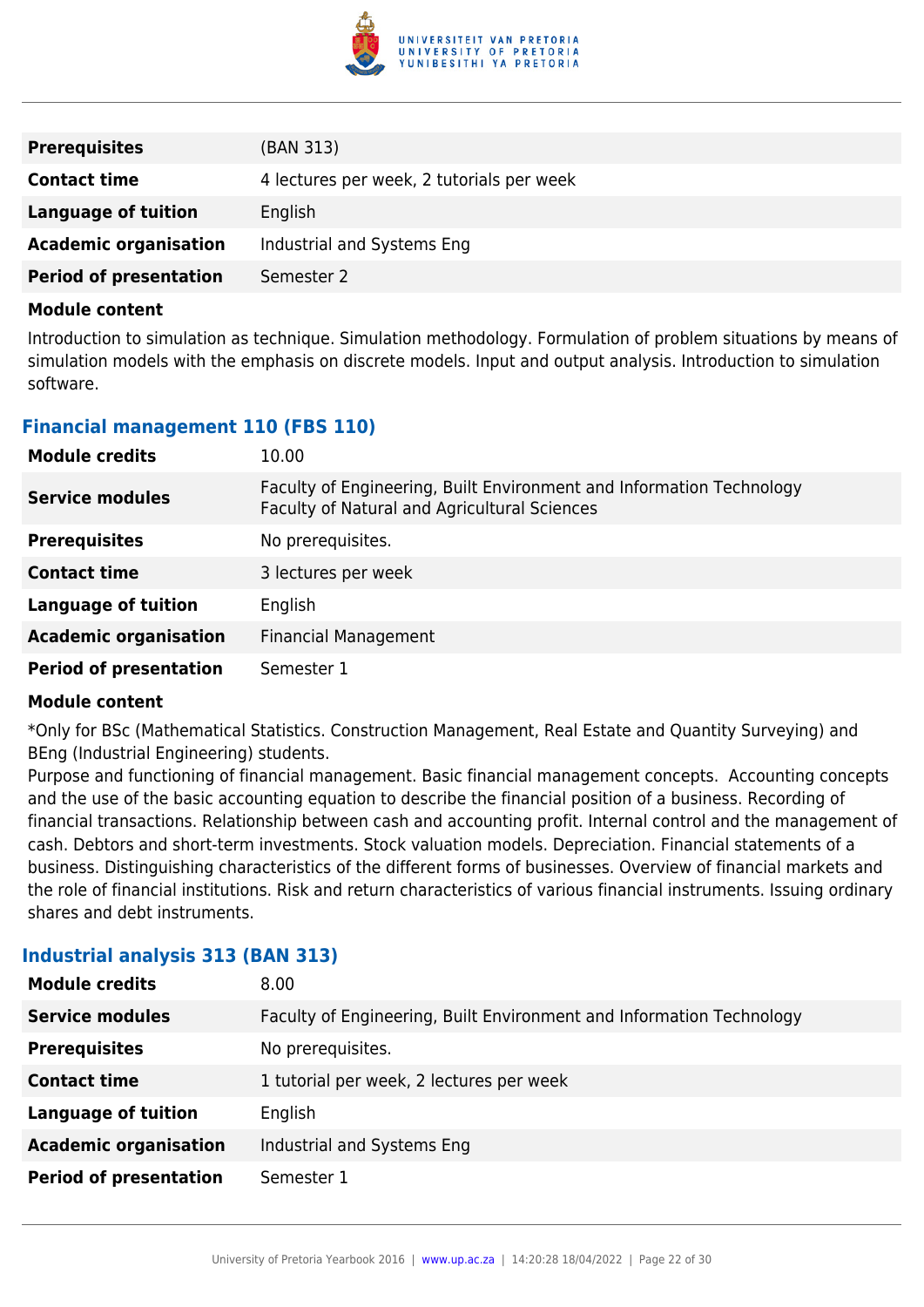

Mathematical statistics provides the basis for a number of important applications in the engineering environment. This module provides an introduction to the most important of these applications and will include the following syllabus themes: Monte Carlo simulation, decision analysis, forecasting and data-dependent modelling.

# **Manufacturing systems 311 (MVS 311)**

| <b>Module credits</b>         | 16.00                                                           |
|-------------------------------|-----------------------------------------------------------------|
| <b>Prerequisites</b>          | No prerequisites.                                               |
| <b>Contact time</b>           | 3 lectures per week, 1 practical per week, 3 tutorials per week |
| Language of tuition           | English                                                         |
| <b>Academic organisation</b>  | Mechanical and Aeronautical En                                  |
| <b>Period of presentation</b> | Semester 1                                                      |

#### **Module content**

Basic knowledge of conventional manufacturing processes like casting, forming, machining and joining. Modern manufacturing of plastic products, powder metallurgy, micro-electronic manufacturing and non-traditional machining. Quality control by work-holding devices, measurement, inspection and testing and determination of process capability. Manufacturing automation, rapid prototyping and free form fabrication. Manufacturing systems design concepts like Jobshop, Flowshop, Leanshop with linked cells, Projectshop and continuous processing.

# **Facilities planning 320 (BFB 320)**

| <b>Module credits</b>         | 8.00                                      |
|-------------------------------|-------------------------------------------|
| <b>Prerequisites</b>          | No prerequisites.                         |
| <b>Contact time</b>           | 1 practical per week, 2 lectures per week |
| <b>Language of tuition</b>    | English                                   |
| <b>Academic organisation</b>  | Industrial and Systems Eng                |
| <b>Period of presentation</b> | Semester 2                                |

#### **Module content**

This module introduces the principles, approaches, methods, techniques and tools to systematically determine facility requirements, determine the required space of and relationships between activities, develop and evaluate alternative plans and layouts and present the results. Aspects such as facilities location, manufacturing and service process design, capacity planning, materials handling, personnel facilities, storage and warehousing are also addressed. A structured facility design project forms an integral part of the course.

# **Operational research 312 (BOZ 312)**

| <b>Module credits</b>  | 16.00                                                                |
|------------------------|----------------------------------------------------------------------|
| <b>Service modules</b> | Faculty of Engineering, Built Environment and Information Technology |
| <b>Prerequisites</b>   | No prerequisites.                                                    |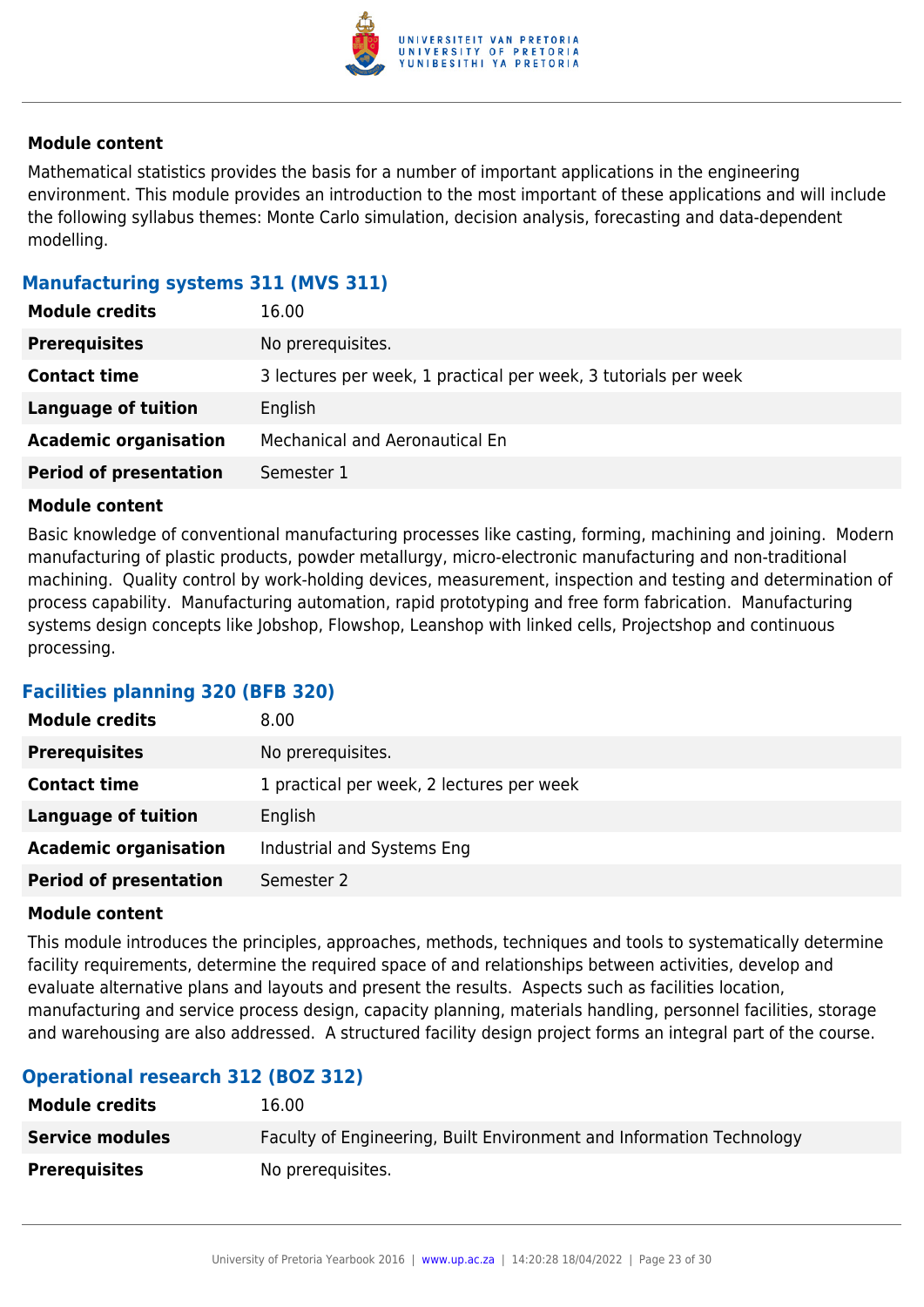

| <b>Contact time</b>           | 3 lectures per week, 1 tutorial per week |
|-------------------------------|------------------------------------------|
| Language of tuition           | English                                  |
| <b>Academic organisation</b>  | Industrial and Systems Eng               |
| <b>Period of presentation</b> | Semester 1                               |

Introduction to Operations Research, and more specifically the branch of optimisation and its application to industrial problems. In the module the topics of linear and integer linear programming are introduced. The focus is on identifying and scoping appropriate problems, the subsequent formulation of problems, solution algorithms, and post-optimisation sensitivity analysis. Students are exposed to solving problems using optimisation software.

# **Engineering management 310 (BSS 310)**

| <b>Module credits</b>         | 8.00 <sub>1</sub>                                     |
|-------------------------------|-------------------------------------------------------|
| <b>Prerequisites</b>          | No prerequisites.                                     |
| <b>Contact time</b>           | 1 other contact session per week, 2 lectures per week |
| <b>Language of tuition</b>    | Both Afr and Eng                                      |
| <b>Academic organisation</b>  | Industrial and Systems Eng                            |
| <b>Period of presentation</b> | Semester 1                                            |

#### **Module content**

Programme and systems engineering Concepts: Application of project management, systems thinking, systems approach, product, system and project life cycles, project phases and specification practices. Development models: stage-gate development, project charter, systems engineering models, systems engineering management and life cycle characteristics. Planning and Scheduling: task definition, work breakdown structures, duration estimation, Gantt charts, critical path, resource handling. Costs and Budgets: cost estimates, project life cycle costs, work authorisation. Control: project organisation. Legal: contracts, intellectual property. Case studies and semester project Engineering Economics Decision making in an engineering environment. Allocation of cost. Money-time relationships (discreet interest formulae, tables, financial calculator, Excel). Bases for comparison of alternatives (present worth, annual worth,). Decision making among alternatives before and after tax (useful lives equal to study period, useful lives different among alternatives).

# **Engineering activity and group work 320 (MIA 320)**

| <b>Module credits</b>         | 8.00                                                  |
|-------------------------------|-------------------------------------------------------|
| <b>Prerequisites</b>          | No prerequisites.                                     |
| <b>Contact time</b>           | 1 other contact session per week, 2 lectures per week |
| <b>Language of tuition</b>    | English                                               |
| <b>Academic organisation</b>  | Mechanical and Aeronautical En                        |
| <b>Period of presentation</b> | Semester 2                                            |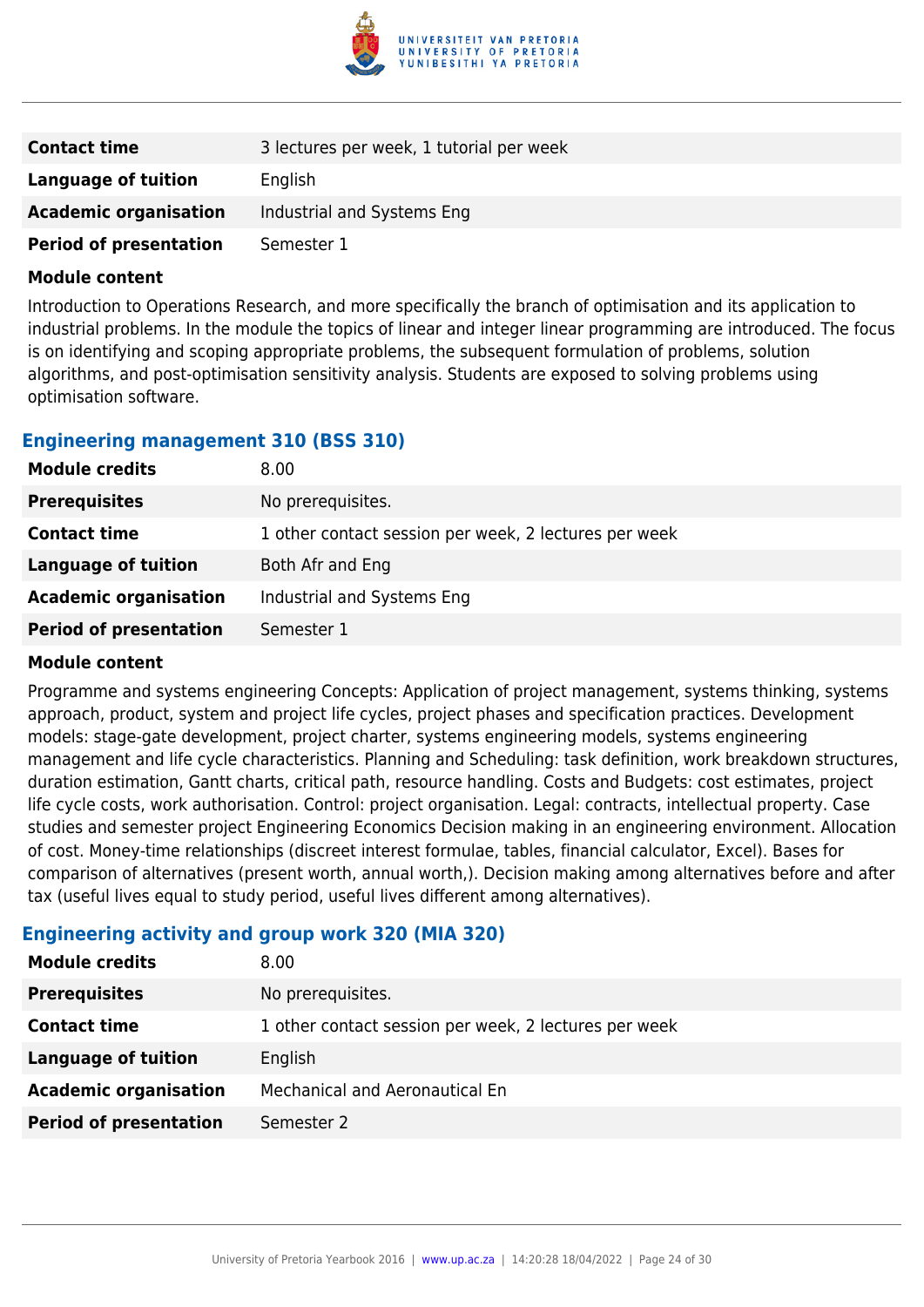

Two exit learning outcomes (ELO) of ECSA are addressed and each must be passed in the same semester. ELO7: Demonstrate critical awareness of the impact of engineering activity on the social, industrial and physical environment. The history of engineering globally and in South Africa. Most important engineering projects globally and in South Africa. The impact of technology on society. Occupational and public health and safety. Occupational Health and Safety Act. Impacts on the physical environment. The personal, social, cultural values and requirements of those affected by engineering activity. The combination of social, workplace (industrial) and physical environmental factors are appropriate to the discipline of the qualification. ELO8: Demonstrate competence to work effectively on a small project as an individual, in teams and in multidisciplinary environments. Identifies and focuses on objectives. Works strategically. Executes tasks effectively. Delivers completed work on time. Effective team work: Makes individual contribution to team activity; performs critical functions; enhances work of fellow team members; benefits from support of team members; communicates effectively with team members; delivers completed work on time. Multidisciplinary work by the following: Acquires a working knowledge of co-workers' discipline; uses a systems engineering approach; communicates across disciplinary boundaries. Report and presentation on team project. Tasks require co-operation across at least one disciplinary boundary. Students acquire a working knowledge of co-workers discipline. Students communicate between disciplinary boundaries.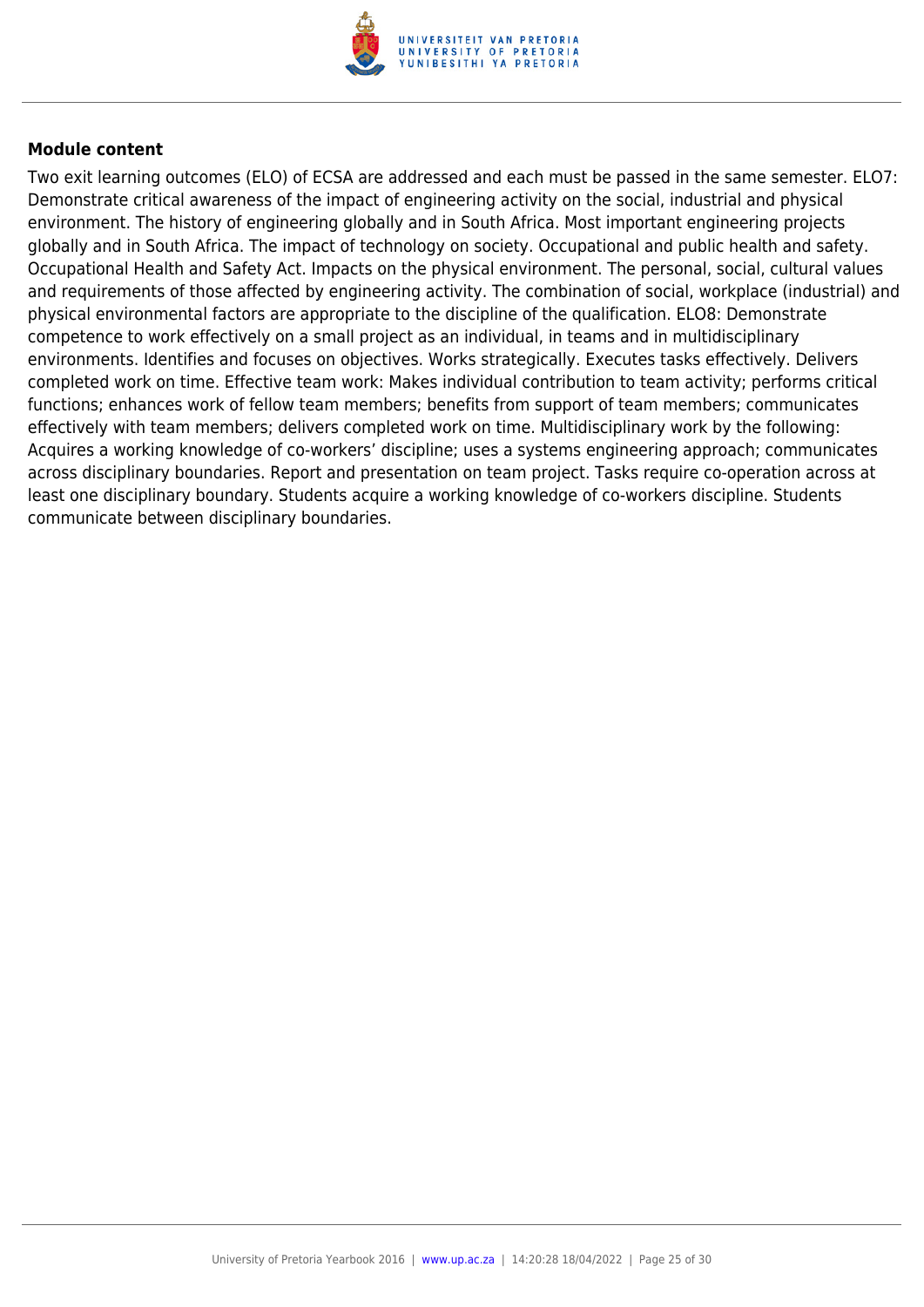

# Curriculum: Final year

**Minimum credits: 144**

# **Core modules**

# **Labour relations 320 (ABV 320)**

| <b>Module credits</b>         | 20.00                                                                                                |
|-------------------------------|------------------------------------------------------------------------------------------------------|
| <b>Service modules</b>        | Faculty of Engineering, Built Environment and Information Technology<br><b>Faculty of Humanities</b> |
| <b>Prerequisites</b>          | No prerequisites.                                                                                    |
| <b>Contact time</b>           | 3 lectures per week                                                                                  |
| <b>Language of tuition</b>    | Both Afr and Eng                                                                                     |
| <b>Academic organisation</b>  | Human Resource Management                                                                            |
| <b>Period of presentation</b> | Semester 2                                                                                           |

#### **Module content**

The theoretical basis of Labour Relations

In this section the basic concepts, historical context and theoretical approaches to the field of labour relations will be discussed. The institutional framework in which labour relations operates, will be addressed with particular emphasis on the structural mechanisms and institutional processes. The service relationship that forms the basis of labour relations practices, will also be analysed.

Labour Relations practice

In this section students are taught the conceptual and practical skills related to practice aspects such as handling of grievances, disciplining, retrenchments, collective bargaining, industrial action and dispute resolution.

# **Quality assurance 410 (BGC 410)**

| <b>Module credits</b>         | 16.00                                    |
|-------------------------------|------------------------------------------|
| <b>Prerequisites</b>          | No prerequisites.                        |
| <b>Contact time</b>           | 3 lectures per week, 1 tutorial per week |
| <b>Language of tuition</b>    | Both Afr and Eng                         |
| <b>Academic organisation</b>  | Industrial and Systems Eng               |
| <b>Period of presentation</b> | Semester 1                               |

#### **Module content**

Introduction to quality and quality management systems. Statistical process control. Acceptance control.

# **Operational research 410 (BON 410)**

| <b>Module credits</b> | 16.00                |
|-----------------------|----------------------|
| <b>Prerequisites</b>  | (BES 220), (BOZ 312) |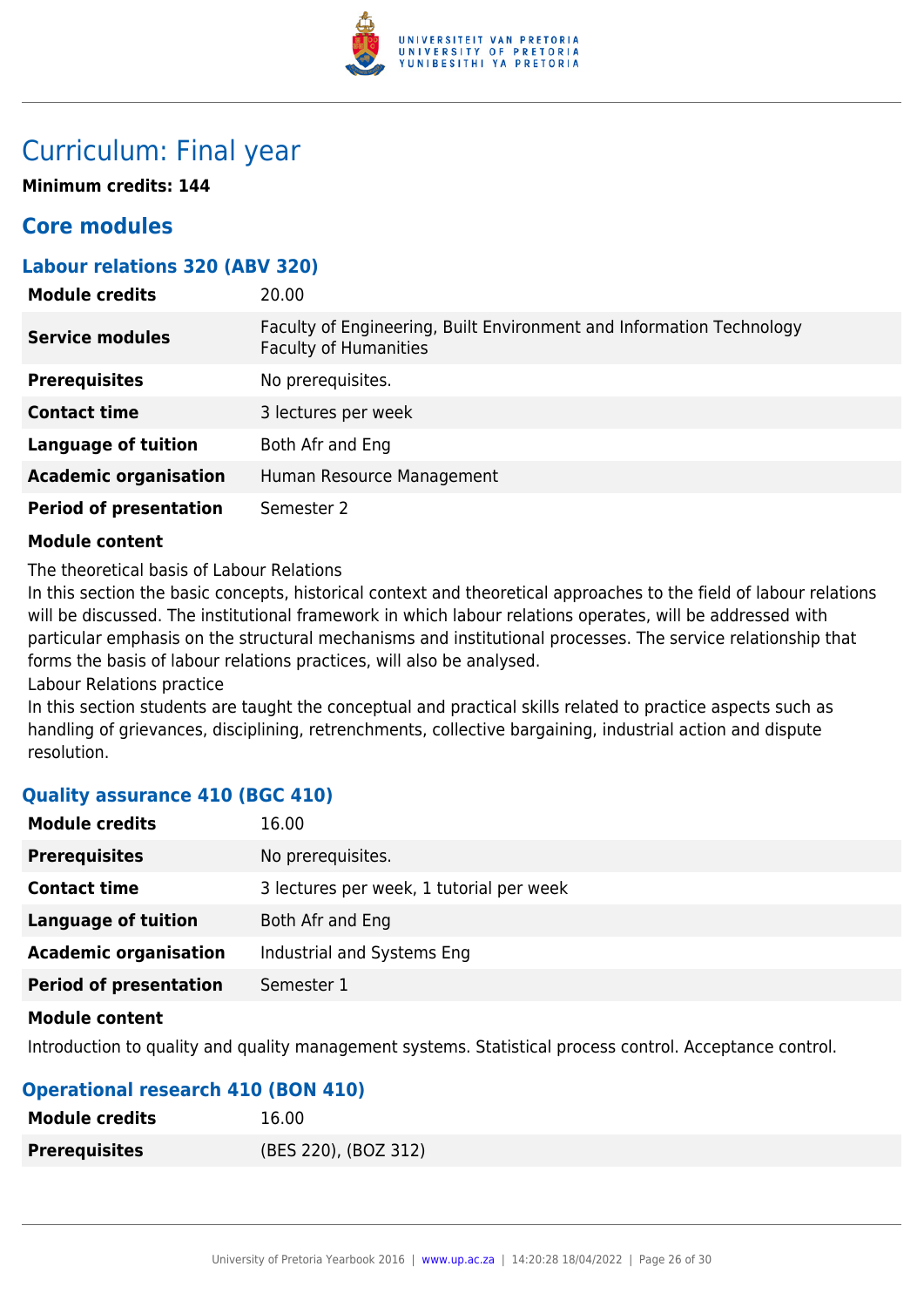

| <b>Contact time</b>           | 1 tutorial per week, 3 lectures per week |
|-------------------------------|------------------------------------------|
| Language of tuition           | English                                  |
| <b>Academic organisation</b>  | Industrial and Systems Eng               |
| <b>Period of presentation</b> | Semester 1                               |

Review of basic probability, Markov chain models, Markov decision models. Queuing systems: M/M/1 queues (both finite and infinite capacity), etc.; deterministic and stochastic inventory models. Competitive games: pure and mixed strategies, optimum strategy, two-person zero-sum games, graphical methods and applications, LP methods for games.

# **Project 410 (BPJ 410)**

| <b>Module credits</b>         | 16.00                            |
|-------------------------------|----------------------------------|
| <b>Prerequisites</b>          | Finalists only                   |
| <b>Contact time</b>           | 1 other contact session per week |
| <b>Language of tuition</b>    | English                          |
| <b>Academic organisation</b>  | Industrial and Systems Eng       |
| <b>Period of presentation</b> | Semester 1                       |
|                               |                                  |

#### **Module content**

Choice of project topic. Appointment of project leader. Literature study, analysis and creation of alternatives.

#### **Project 420 (BPJ 420)**

| <b>Module credits</b>         | 24.00                             |
|-------------------------------|-----------------------------------|
| <b>Prerequisites</b>          | <b>BPJ 410</b>                    |
| <b>Contact time</b>           | 2 other contact sessions per week |
| <b>Language of tuition</b>    | English                           |
| <b>Academic organisation</b>  | Industrial and Systems Eng        |
| <b>Period of presentation</b> | Semester 2                        |

#### **Module content**

Narrowing of topic choice. Detailed solution of chosen alternative. Writing of final project report and presentation of project.

#### **Practical training 410 (BPY 410)**

| <b>Module credits</b>        | 16.00                            |
|------------------------------|----------------------------------|
| <b>Prerequisites</b>         | No prerequisites.                |
| <b>Contact time</b>          | 1 other contact session per week |
| Language of tuition          | Both Afr and Eng                 |
| <b>Academic organisation</b> | Industrial and Systems Eng       |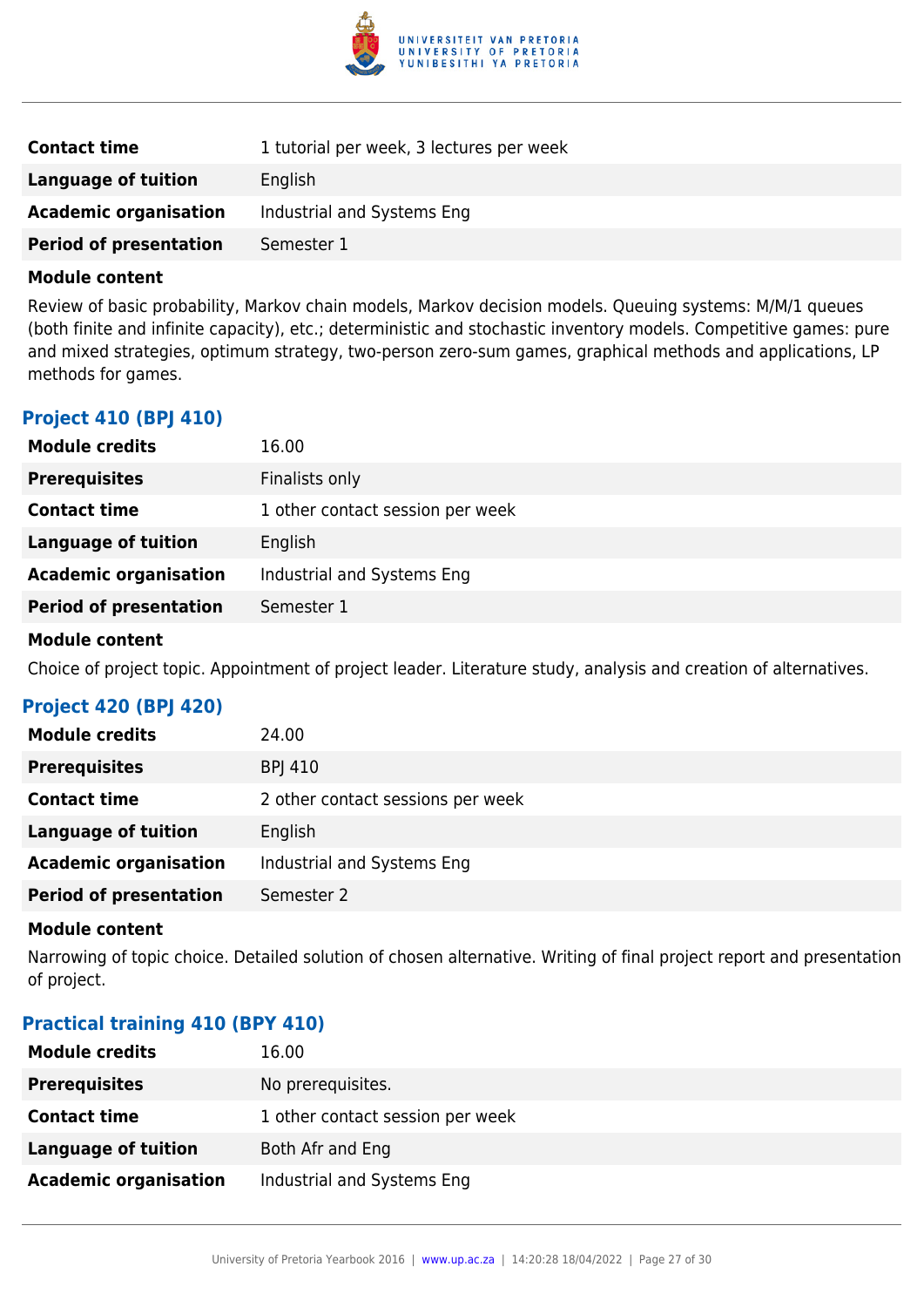

#### **Period of presentation** Semester 1

#### **Module content**

\*Attendance module only During or at the end of the third year of study, students in industrial engineering undergo at least six weeks of prescribed practical training in the industry. A satisfactory report on the practical training must be submitted to the department within one week of registration. In exceptional circumstances the prescribed minimum period can be reduced, as approved by the chairman of the School of Engineering.

#### **Business engineering 421 (BPZ 421)**

| <b>Module credits</b>         | 16.00                                     |
|-------------------------------|-------------------------------------------|
| <b>Contact time</b>           | 4 lectures per week, 2 tutorials per week |
| Language of tuition           | English                                   |
| <b>Academic organisation</b>  | Industrial and Systems Eng                |
| <b>Period of presentation</b> | Semester 2                                |

#### **Module content**

Integration of engineering functions; strategic planning; organisational structures; business management; systems engineering; work-flow management; process modelling; business architecture; change management and motivation; marketing management and industry exposure. Business management game project.

### **Management accounting 410 (BSR 410)**

| <b>Module credits</b>         | 16.00                                                                |
|-------------------------------|----------------------------------------------------------------------|
| <b>Service modules</b>        | Faculty of Engineering, Built Environment and Information Technology |
| <b>Prerequisites</b>          | <b>FBS 110</b>                                                       |
| <b>Contact time</b>           | 6 lectures per week                                                  |
| <b>Language of tuition</b>    | English                                                              |
| <b>Academic organisation</b>  | <b>Financial Management</b>                                          |
| <b>Period of presentation</b> | Semester 1                                                           |

#### **Module content**

The work of management and the need for managerial accounting information. The changing business environment. Cost terms, concepts, and classification. Job order costing. Process costing. Activity-based costing and quality management. Cost-volume-profit relations. Variable and fixed costing. Budgeting and control. Standard costs and flexible budgets. Segment reporting and decentralisation. Relevant costs for decisionmaking. Allocations of service departments cost to operating departments.

#### **Systems engineering 410 (BSS 410)**

| <b>Module credits</b> | 16.00                                    |
|-----------------------|------------------------------------------|
| <b>Prerequisites</b>  | No prerequisites.                        |
| <b>Contact time</b>   | 3 lectures per week, 1 tutorial per week |
| Language of tuition   | English                                  |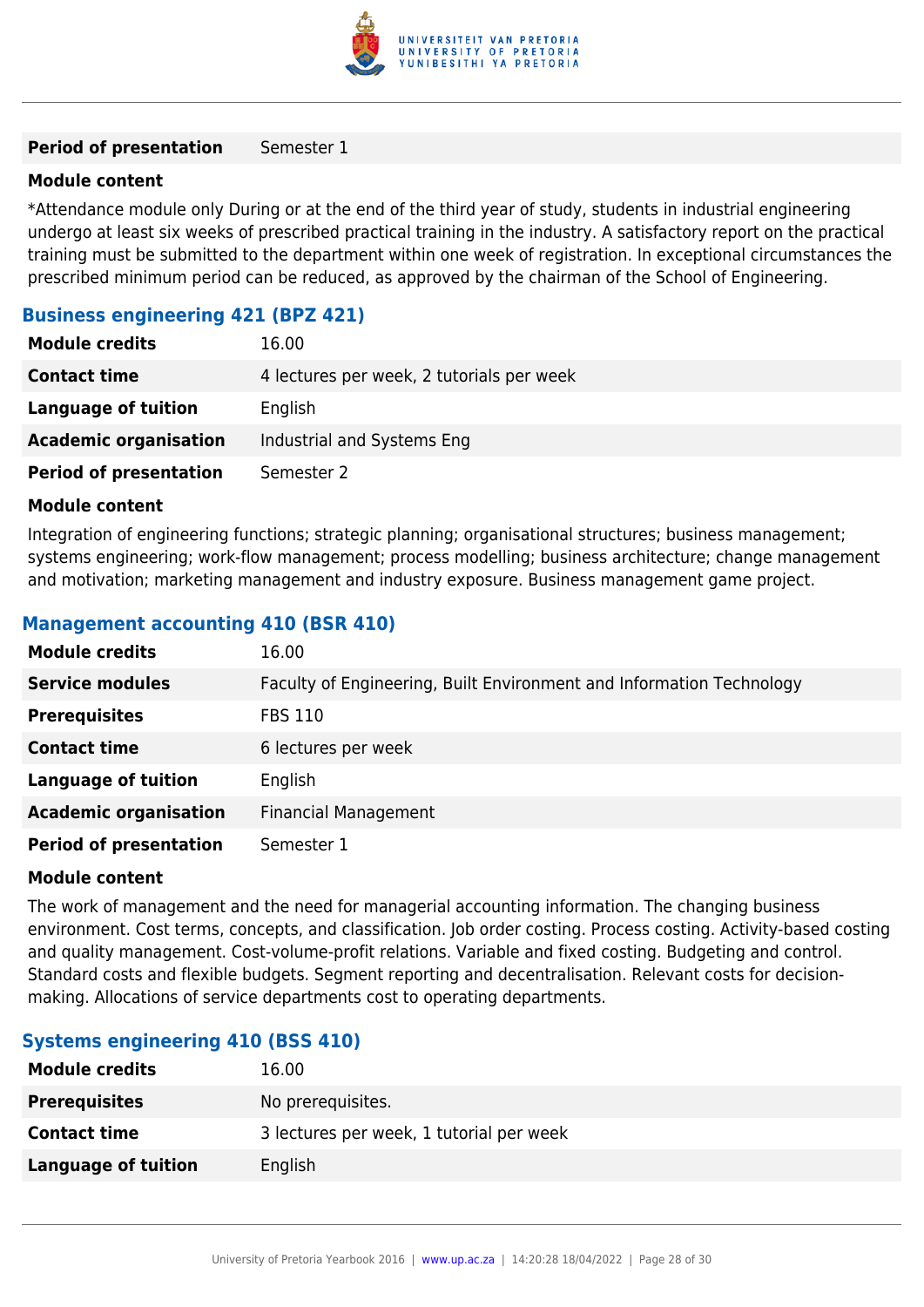

| <b>Academic organisation</b><br>Industrial and Systems Eng |
|------------------------------------------------------------|
|                                                            |

**Period of presentation** Semester 2

#### **Module content**

A company's ability to remain competitive hinges increasingly on its ability to develop successful products. In practice this is often determined by how well the company performs systems engineering. Applying the principles of systems engineering allows designers to understand the big picture, i.e. how a product needs to perform technically as well as within its application domain, e.g. environmentally, human interfaces, and so on. This module equips the student with the relevant tools and process understanding to successfully apply systems engineering to product development. Some of these tools and processes include specification practices, requirements engineering, systems engineering management and verification and validation processes.

### **Engineering professionalism 410 (IPI 410)**

| <b>Module credits</b>         | 8.00                                                  |
|-------------------------------|-------------------------------------------------------|
| <b>Prerequisites</b>          | No prerequisites.                                     |
| <b>Contact time</b>           | 2 lectures per week, 1 other contact session per week |
| <b>Language of tuition</b>    | English                                               |
| <b>Academic organisation</b>  | Engineering and Tech Man                              |
| <b>Period of presentation</b> | Semester 1                                            |
|                               |                                                       |

#### **Module content**

Requirements to maintain continued competence and to keep abreast of up-to date tools and techniques. ECSA code of conduct, Continuing Professional Development, ECSA outcomes, ECSA process and reasons for registration as CEng and PrEng. Displays understanding of the system of professional development. Accepts responsibility for own actions. Displays judgment in decision making during problem solving and design. Limits decision making to area of current competence. Reason about and make judgment on ethical aspects in case study context. Discerns boundaries of competence in problem solving and design. Case studies typical of engineering practice situations in which the graduate is likely to participate.

# **Engineering economics 420 (BIE 420)**

| <b>Module credits</b>         | 8.00                       |
|-------------------------------|----------------------------|
| <b>Prerequisites</b>          | No prerequisites.          |
| <b>Contact time</b>           | 3 lectures per week        |
| <b>Language of tuition</b>    | Both Afr and Eng           |
| <b>Academic organisation</b>  | Industrial and Systems Eng |
| <b>Period of presentation</b> | Semester 2                 |